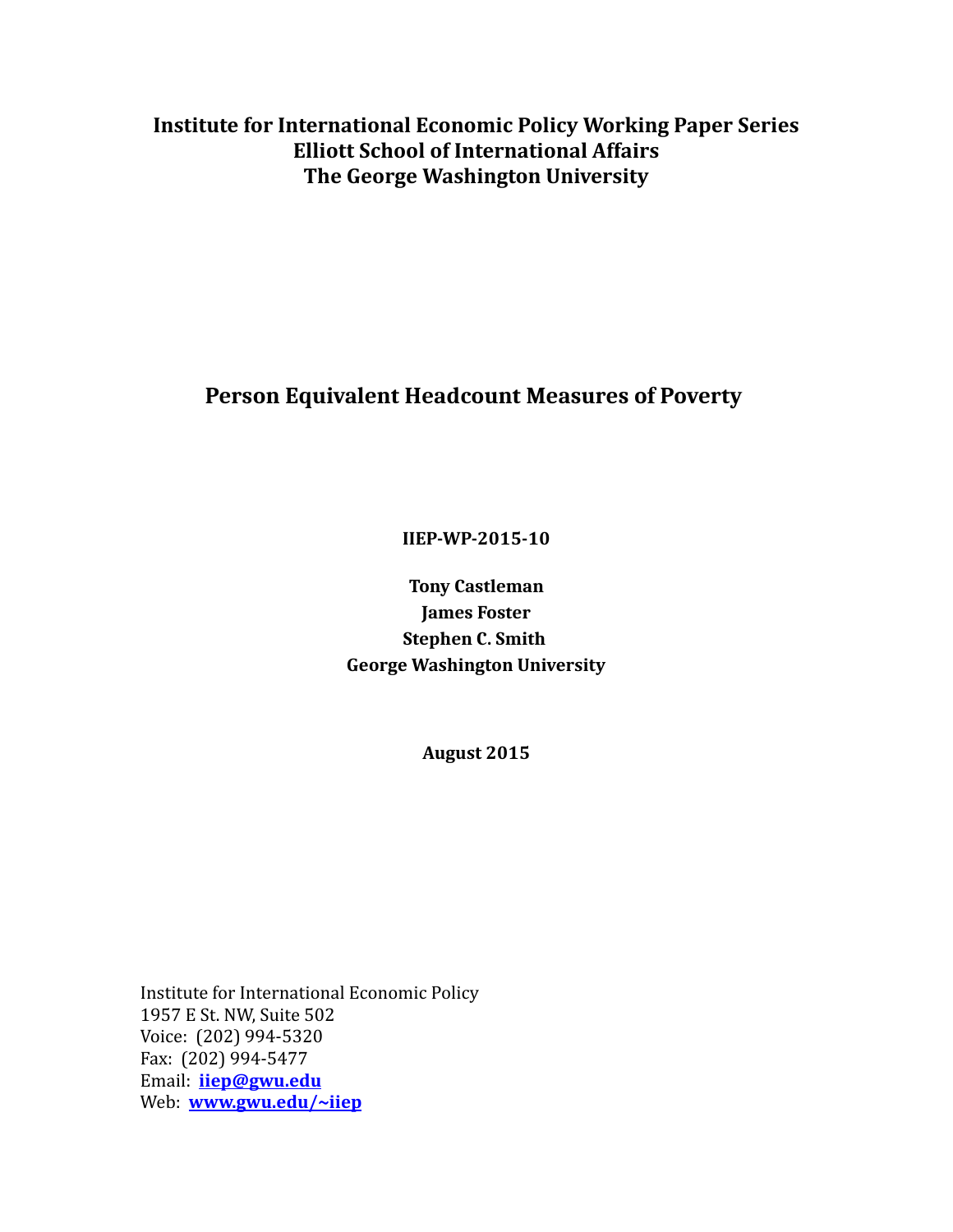Person Equivalent Headcount Measures of Poverty

by

Tony Castleman, James Foster, and Stephen C. Smith

George Washington University

August 2015

JEL Codes: I32, O15, D63

Keywords: Poverty measurement, headcount, poverty gap, FGT indices, development goals, inclusive growth, multidimensional poverty.

Acknowledgements: The authors are grateful to the William and Flora Hewlett Foundation for research support through Grant #2013-8857 to the George Washington University; and to the Institute for International Economic Policy for additional research support. We thank Steve Radelet for discussions and encouragement, and Misato Sato and Sam Gosney for excellent research assistance. We also thank participants of the GWU *Symposium on the Economics of Ultra-poverty*, the *IEA-World Bank Round Table* in Jordan, and seminars at GWU and Brookings.

<span id="page-1-0"></span>M<sup>\*</sup>Castleman is the South Asia Representative at Catholic Relief Services and formerly Associate Director of the Institute for International Economic Policy and Associate Research Professor at George Washington University; Foster and Smith are Professors of Economics and International Affairs at George Washington University. Emails are **tonyc@gwu.edu, ssmith@gwu.edu**, and <u>fosterje@gwu.edu</u> respectively.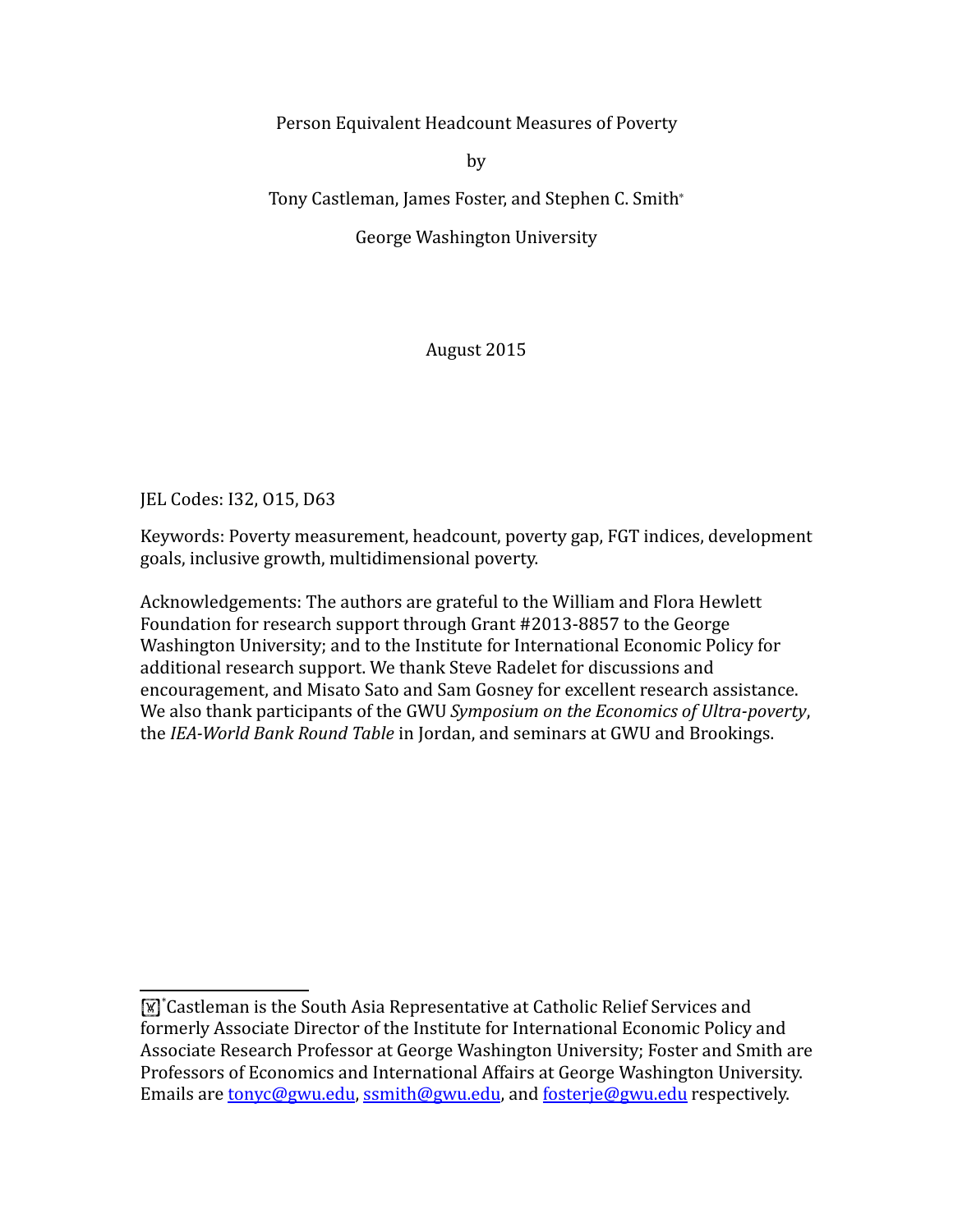#### **Abstract**

Headcount measures of poverty are by far the most common tools for evaluating poverty and gauging progress in global development goals. The *headcount ratio*, or the prevalence of poverty, and the *headcount*, or the number of the poor, both convey tangible information about poverty. But both ignore the depth of poverty, so they arguably present distorted views of the spatial distribution of poverty as well as the extent of progress against poverty over time. Additionally, headcount measures can provide incentives for policymakers and NGOs to focus their efforts on the least poor, an observation well understood among policymakers themselves. While other poverty measures mitigate these problems by capturing the intensity as well as the prevalence of poverty, they are often not central to policy discourse because they are perceived to be too "unintuitive" to have traction. There is a need for poverty measures that go beyond traditional headcount measures, but retain their direct interpretation. This paper presents person equivalent (p. e.) headcount measures, which do just that. Our approach draws on the logic of full-time equivalent jobs, adult equivalent incomes, and other constructs in economics. An initial period is used to calibrate the average depth of poverty among the poor, which then becomes the "person equivalent" underlying the p. e. headcount and the p. e. headcount ratio. We illustrate our methods using \$1.25 a day poverty data from 78 countries as provided by the World Bank, and show how the new measures map out different pictures of poverty and progress than traditional headcount measures. Overall, the picture is one of a more rapid decline in global poverty, but with significant redistributions of its burden across regions and countries. For example, p. e. headcounts are much higher than traditional headcounts in Latin America and the Caribbean and Sub Saharan Africa; in South Asia and East Asia and the Pacific the reverse is true. In Kenya the traditional headcount rose by 8 million and the p. e. headcount rose by 11 million; in South Africa the p. e. headcount fell by more than the traditional headcount. We discuss properties of the new measures, outline some generalizations and conclude with recommendations for using this approach in development goals to track progress and direct policy.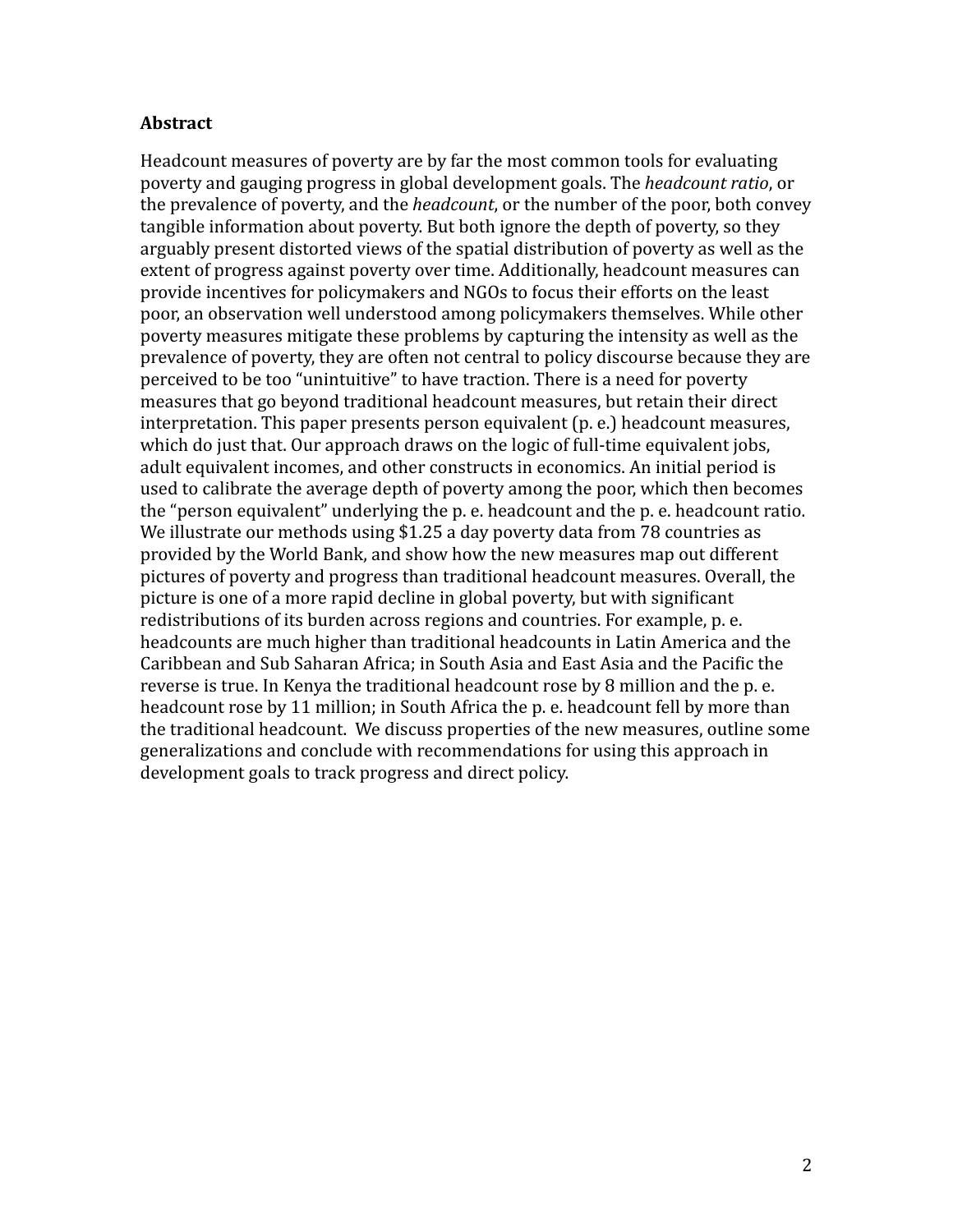# **1. Introduction**

The most common tools for monitoring poverty are headcount measures, which evaluate a country's poverty level using the number or prevalence of poor persons in the country. Yet as emphasized by Sen (1976), headcount measures have serious limitations stemming from their inability to differentiate among the poor.<sup>1</sup> Large changes in poor incomes are ignored when the incomes stay below the poverty line, while small changes near the line can disproportionately affect measured poverty. Alternative poverty measures have been developed that address this problem by accounting for the intensity of poverty; but these measures are typically absent from policy discussions as they can be viewed as challenging for policymakers to explain intuitively, or for the public to understand.

The exclusive use of headcount measures to evaluate poverty can have significant implications for policies used to address poverty. Bourguignon and Fields (1990) demonstrated how using headcount measures encourages policymakers to ignore the poorest of the poor and focus on those with incomes just below the poverty line. Sen (1992, p. 105) contends that any government focusing solely on headcount measures "faces a strong temptation to concentrate on the *richest* among the poor, since this is the way that the number of the poor ... can be most easily reduced." A similar statement could be made for development NGOs, international organizations, or other aid partners whose efforts are judged using poverty headcounts.<sup>2</sup>

There is clearly a need for poverty measures that have a straightforward interpretation analogous to the headcount measures and yet appropriately reflect the intensity of poverty among the poor. This paper presents a new variety of poverty measures - called person equivalent headcount measures - to address this need. The average depth of poverty among the poor is calculated from an initial population; this benchmark "person equivalent" is used to translate between income and persons. Poverty is measured in "people space" by counting the number of person equivalents. The idea has analogies with the notion of a full time equivalent

<span id="page-3-0"></span><sup>1</sup>Sen (1976, p. 219) critique begins with the observation that headcount measures ignore the poverty depth: "An unchanged number of people below the 'poverty line' may go with a sharp rise in the extent of the short-fall of income from the poverty line." He also attacks headcount measures for ignoring the distribution of income among the poor.

<span id="page-3-1"></span><sup>2&</sup>lt;sup><sup>9</sup>In a 2012 presentation, Steve Radelet, former Chief Economist with USAID, urged</sup> the development community to look beyond headcount measures, which ignore progress that takes place below the poverty line (Risley, 2012). Our paper was written in response to his message and the real world examples he described in subsequent conversations.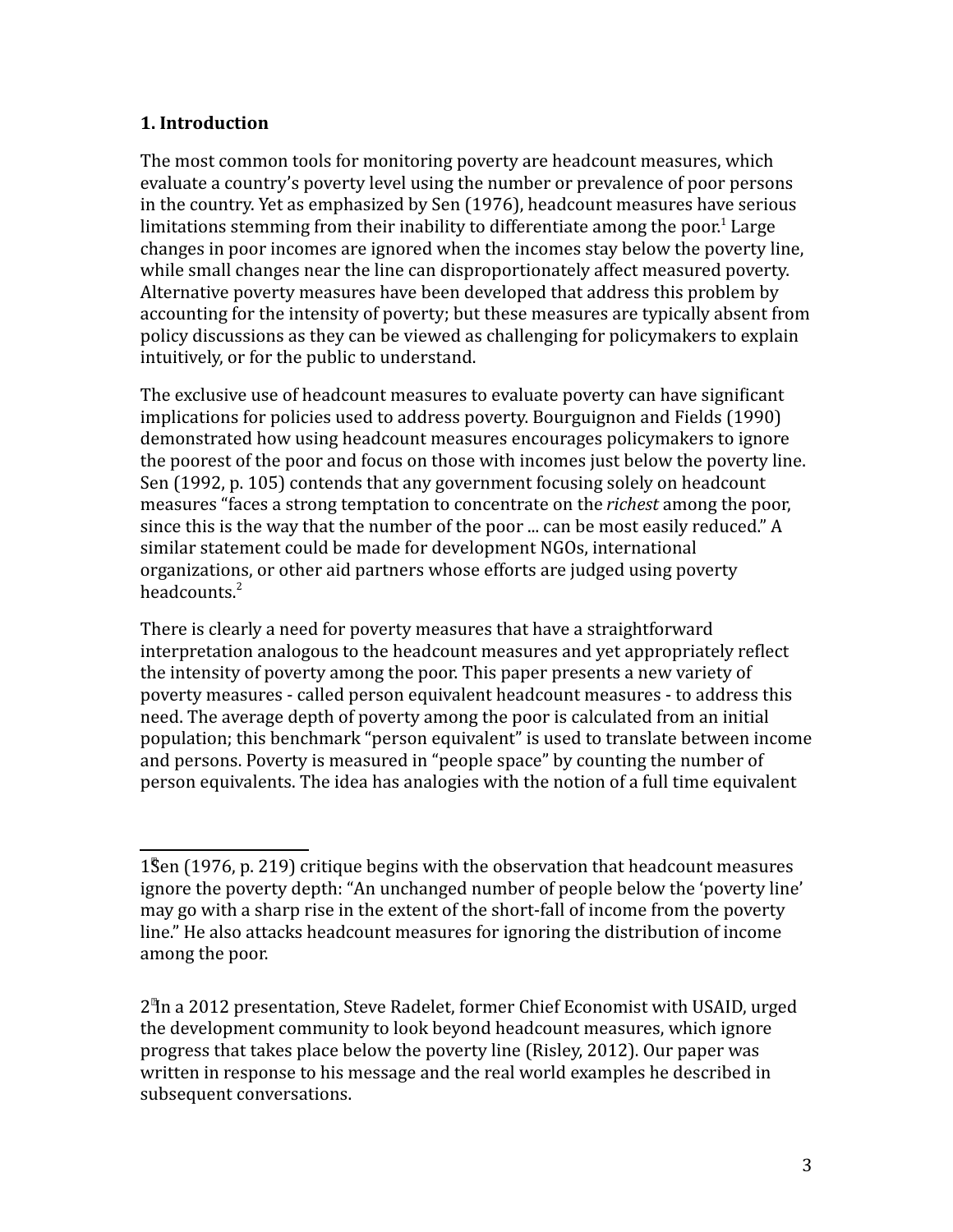employee, which measures employment using a benchmark workweek to account for variations in the hours worked by different employees. $3$ 

We present two measures. The first, called the person equivalent headcount, is analogous to the headcount, or the number of poor, but instead of counting persons, it counts person equivalents. The second, called the person equivalent headcount ratio, divides through by the overall population size; it is analogous to the traditional headcount ratio, or the share of the population that is poor. Both are shown to be linked to traditional gap measures of poverty, and exhibit a number of useful properties, including two that traditional headcount measures lack: monotonicity (which requires poverty to rise if a poor person's income falls) and continuity (which requires the measure not to change abruptly with a small change in income). We note that raising the income of a minimally poor person above the poverty line will lower a person equivalent headcount by less than one; raising the income of a person from far below the poverty line to just below the poverty line will lower the person equivalent headcount by more than one. In addition, both measures are decomposable by subgroup and hence are subgroup consistent.

The new measures are related to gap measures, but differ in one key respect - their numerical values have meanings that are vivid and intuitive, as headcounts that control for the condition of the poor. Traditional headcount measures can be misleading when the conditions of the poor change dramatically. Person equivalent headcount measures benchmark the initial conditions of the poor, and then employ this standard as a measuring rod to count the number of standardized poor, or person equivalents. The picture of poverty is altered in appropriate ways: it raises the level of measured poverty when the conditions of the poor become worse; it lowers it when the average conditions are better. The extent of this alteration in practice can be captured with the elasticity of the person equivalent headcount ratio with respect to the traditional headcount ratio (or "depth elasticity").

We illustrate our methods using \$1.25 a day data from PovcalNet at the World Bank, which are based on household survey data. We select two data points for each of 78 countries, one from the 1990s and a second from the 2000s, and show how the picture of poverty is altered over space and time when p. e. headcount measures are used. Overall, the picture is one of a more rapid decline in global poverty, but with significant redistributions of its burden across regions and countries. The depth elasticities of individual countries measured are typically greater than 1.0, but with wide variation.<sup>4</sup> We also illustrate how poverty levels change when the benchmark population is altered, but other conclusions are not affected, including country comparisons, poverty growth rates, and depth elasticities. We conclude with a discussion of some potential topics for future research, such as applying the approach to the squared poverty gap and to the increasingly influential

<span id="page-4-0"></span><sup>3&</sup>lt;sup>e</sup>See also the related notions of *adult equivalent incomes* commonly used in distribution analysis, the *equally distributed equivalent income* of Atkinson (1970), or *adult equivalent labor* as in Basu and Pham's (1998) model of child labor.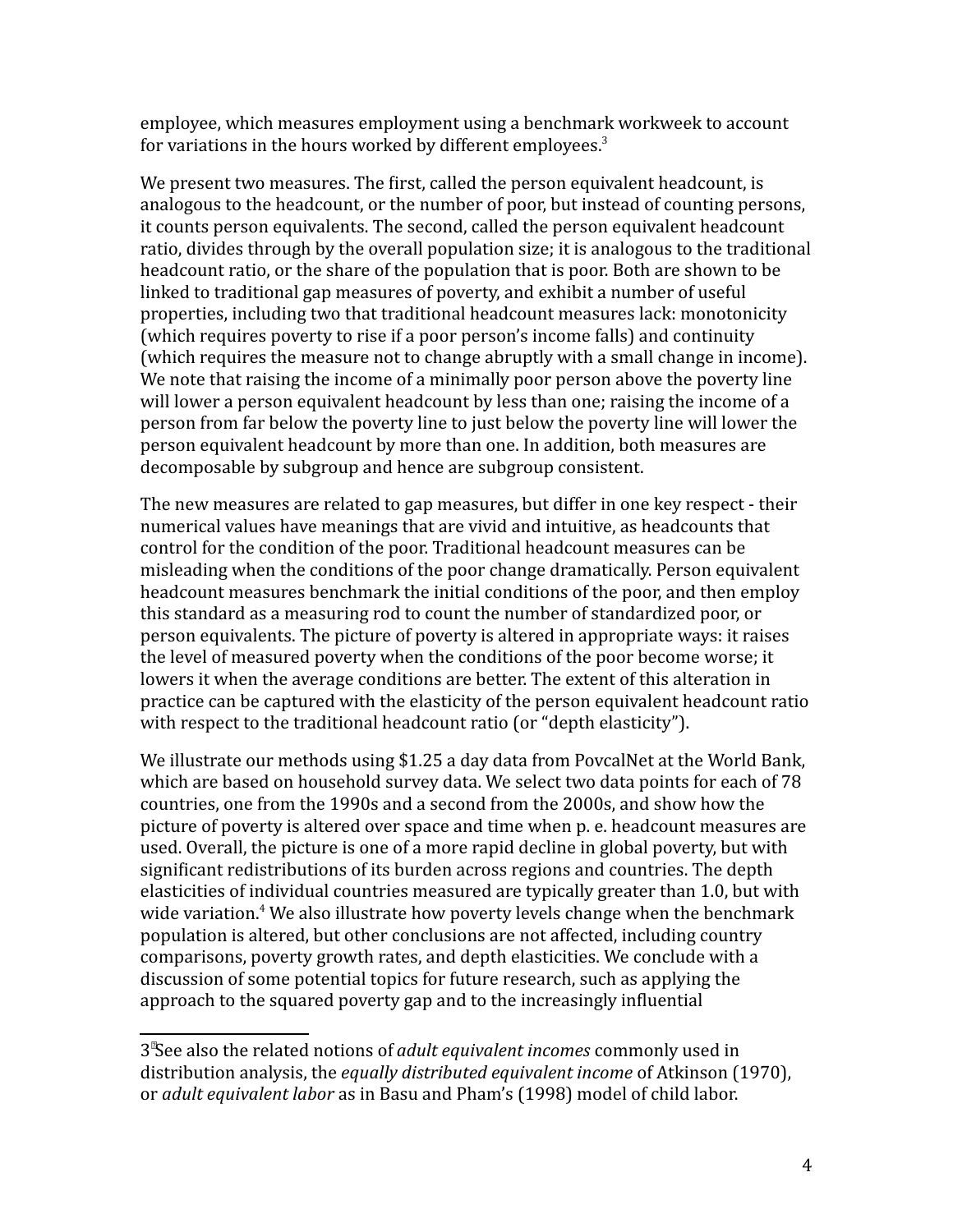multidimensional poverty measures and using person equivalent headcount measures in development goals.

Section 2 begins with the basic definitions and notation used in the paper, while section 3 constructs the new measures and discusses their characteristics. The empirical examples are presented in section 4. Section 5 provides concluding remarks and future extensions.

#### **2. Definitions and Notation**

The population size is denoted by a positive integer  $\pi$ , with persons represented as  $i=1,...,n$  . The vector  $x=(x_1,...,x_n)$  denotes a distribution of income among the population, while a poverty line  $z>0$  is used to identify when a person is poor, namely, when  $x_i < z$  . Let  $g = (g_1, ..., g_n)$  be the vector of normalized gaps, where  $g_i = (z - x_i)/z$  for any person *i* who is poor while  $g_i = 0$  for nonpoor *i* . The normalized gap of a poor person expresses the shortfall  $s_i = (z - x_i)$  from the poverty line as a share of the poverty line <sup>z</sup>. A poverty measure  $P$  aggregates the information in  $X$  given  $Z$  to obtain an overall level  $P = P(x; z)$  of poverty. A simple example is given by the poverty headcount  $q=q(x; z)$  or the number of poor people in <sup>*x*</sup> given <sup>*z*</sup>, while the headcount ratio  $H = q/n$  is the share of the population that is poor.

Headcount measures do not distinguish among the poor; they ignore the progress a poor person makes on the way to escaping poverty. In contrast, the poverty gap ratio  $P_1 = \mu(g_1, \ldots, g_n)$ , which is the mean normalized gap in a population, clearly differentiates among the poor according to the depth of their poverty, and registers a decrease whenever a poor person's income rises. Notice that it can be written as  $P_1 = HI = HA/z$  where *H* is the headcount ratio, *I* is the income gap ratio or average normalized gap among the poor, and  $A = zI$  is the average shortfall

 $4^{\degree}$ A caveat is that some of the countries that we could not include due to lack of data have been estimated otherwise to have high average poverty depth; these include Afghanistan, Congo, Guinea-Bissau, Eritrea, Haiti, Liberia, Sierra Leone, and Zimbabwe. Several of the omitted countries have a history of violent conflict – perhaps a reason for missing data, but also a likely cause of poverty.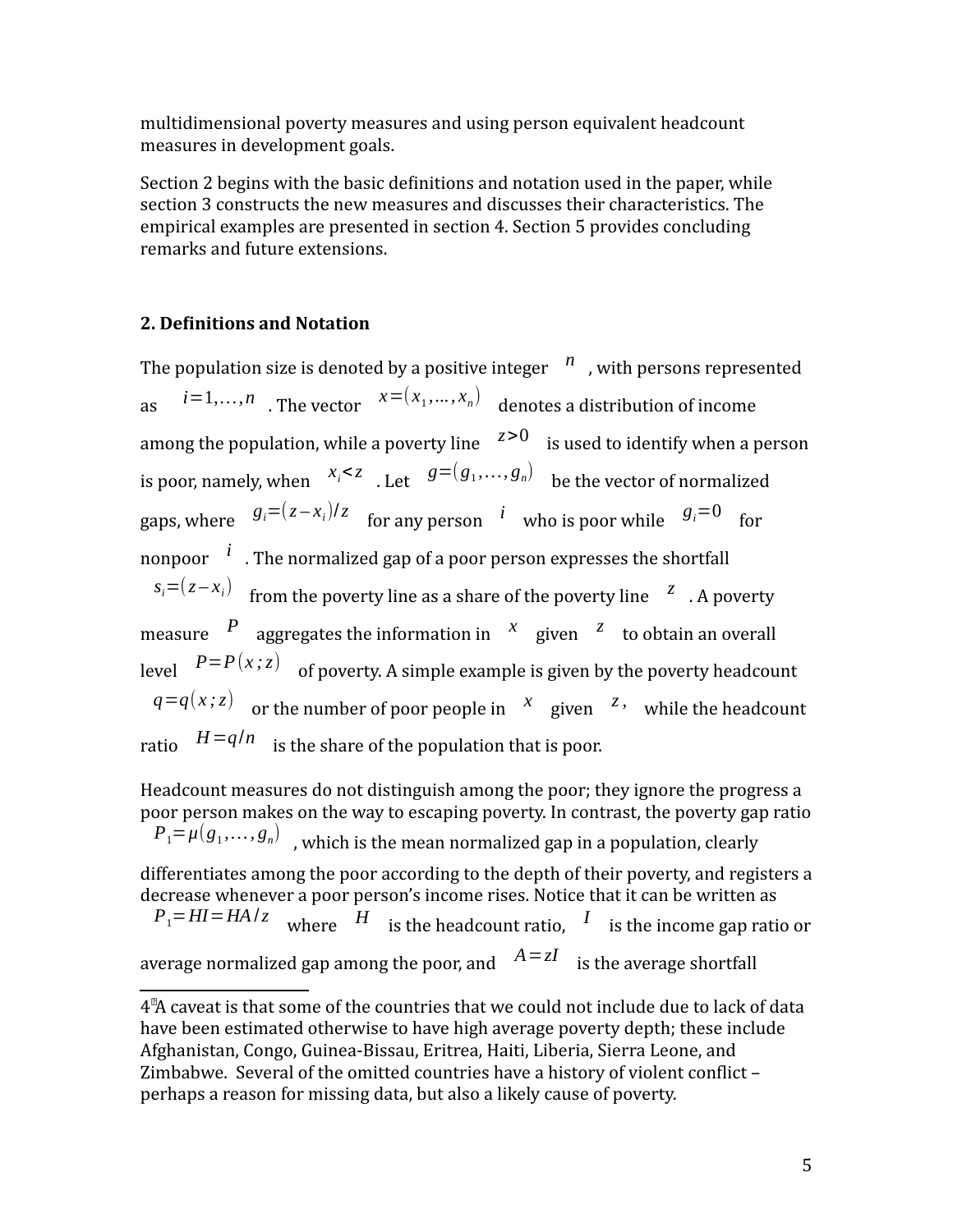among the poor.<sup>5</sup> In general, the FGT class of poverty measures can be defined for  $\alpha \ge 0$  as  $P_{\alpha} = \mu(g_1^{\alpha},...,g_n^{\alpha})$ , or the mean of the normalized gaps raised to the power  $\alpha$  . Clearly  $P_0 = H$  is the headcount ratio and  $P_1$  is the poverty gap measure, while  $P_2$  is the FGT squared gap poverty measure that is particularly sensitive to the poorest poor and accounts for inequality among the poor.

Each of these poverty measures is relative in that it evaluates the magnitude of poverty relative to the population size, and satisfies replication invariance, which requires a given distribution to have the same poverty level as one in which each income is replicated *k* times. Other measures are absolute in that they satisfy linear replication, which requires a *<sup>k</sup>* -replication of a distribution to have *<sup>k</sup>* times the poverty of the original distribution. The headcount  $q$  is one example, and the total gap  $T=qA$ , or the total income necessary to raise all poor persons to the poverty line, is another. Both relative and absolute measures are helpful in evaluating income poverty across populations and their subgroups.

# **3. Poverty Gaps and Person Equivalents**

Following Sen (1976), there has been a shift in the focus of poverty measurement from the identification step, by which the set of the poor are identified, to the aggregation step, by which the data are aggregated into an overall measure of poverty. Various improved aggregate measures have been proposed as replacements for the headcount *q* (the number of the poor) or the headcount ratio *H* (the share of the population that is poor). However, the simplicity of the headcount measures has continually led policymakers and applied researchers back to these crude measures. $6$  Even the poverty gap measure  $P_1$  =  $HI$  which was critiqued by Sen, and popularized as part of the decomposable class of Foster, Greer, and Thorbecke (1984), is often dismissed as being too difficult for policymakers to grasp and use.

<span id="page-6-0"></span>5<sup></sup>Note that  $I$  (or  $A$ ) is an indicator of the average intensity of poverty among the poor, but is not a good overall measure of poverty. In particular, it can increase when a poor person escapes poverty and the remaining incomes are unchanged, thus violating a standard monotonicity requirement.

<span id="page-6-1"></span>6<sup>F</sup>oster and Sen (1997) discussed the tradeoff between the desirable properties of the new aggregate measures and the simplicity of the headcount measures and other "partial indices" of poverty that convey tangible information on one aspect of poverty.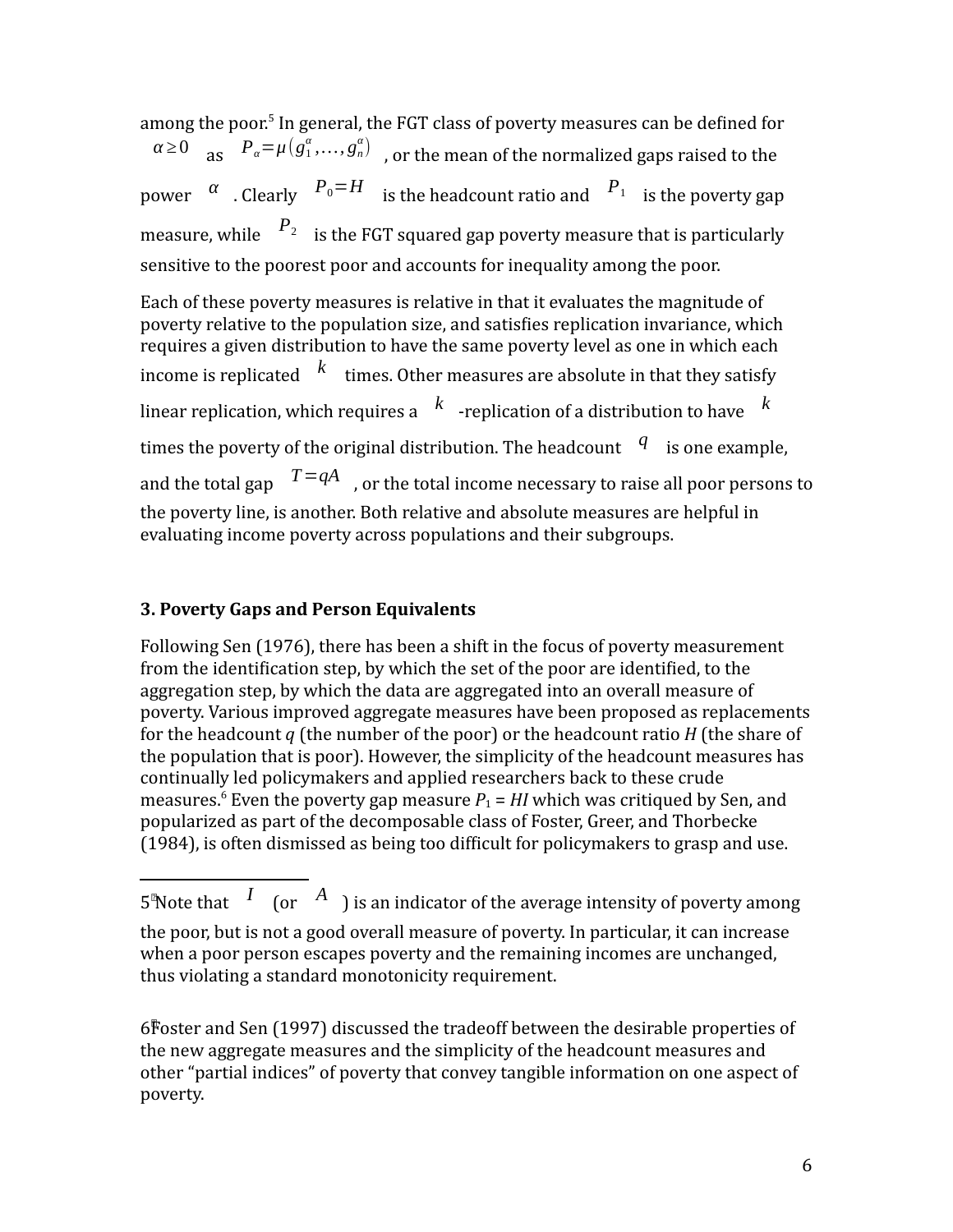Consequently, many discussions of poverty ignore significant variations in the intensity of poverty across space and time. With headcount measures, each poor person counts the same; with the poverty gap and related measures, the contribution of each poor person depends on the intensity of the poverty they experience.

In income poverty measurement, the simplest gauge of a poor person's intensity of poverty is the shortfall  $s_i = z - x_i$  from the poverty line. The average depth or intensity of poverty among the poor can then be measured as  $\overline{A}$  or the average shortfall among the poor. Denote the average shortfall and the poverty headcount in an initial or benchmark distribution,  $\begin{array}{cc} x^0 \\ kpc \end{array}$  , by  $\begin{array}{cc} A^0 \\ kpc \end{array}$  and  $\begin{array}{cc} q^0 \\ q^0 \end{array}$  respectively. We want to measure progress when changes occur and lead to a new distribution  $X$  and its associated average intensity and headcount,  $\overline{A}$  and  $\overline{q}$  . For simplicity, let us initially assume that there is no population growth, so that  $\overline{p} = n^0$  . A traditional way of assessing progress is by using the change in headcounts, with

 $\Delta q$ = $q$  – $q^0$ <0  $\,$  indicating an improvement in poverty,  $\,$   $\Delta q$ = $q$ – $q^0$ >0  $\,$  indicating a worsening, and  $\Delta q = q - q^0 = 0$  suggesting that poverty is unchanged. This assessment might well be justified if the average intensity of poverty were held constant. However, if *A* is also changing, and the depth of poverty is seen to be of relevance in assessing progress, then headcounts by themselves can provide a misleading view of poverty. For example, if incomes of all extremely poor persons in society rose to close to, but just below the poverty line, this would be viewed using

*<sup>q</sup>* as no progress at all. Likewise, if one person who is marginally poor (i.e., having an income just below the poverty line) became nonpoor and in the process all other poor persons become extremely poor, this would be seen as an unambiguous improvement by  $q$ . However, such a conclusion would be challenged if  $\overline{A}$  were taken into account. We consider an alternative way of measuring headcounts that controls for the changes in the average intensity of poverty.

To this end, we observe that the initial intensity  $\quad^A{}^{\scriptstyle{0}}\,$  can be used as a measuring rod in interpreting poverty comparisons and evaluating progress. For example suppose that the poverty line  $Z$  is the traditional \$1.25 a day, and that initially there are  $q^0 = 1000$  poor persons with an average shortfall of  $A^0 = 50 q^0$ , so that the total shortfall in the population is  $A^0q^0 = $500$  . In the following period suppose that *q* is unchanged at 1000 while the average shortfall declines to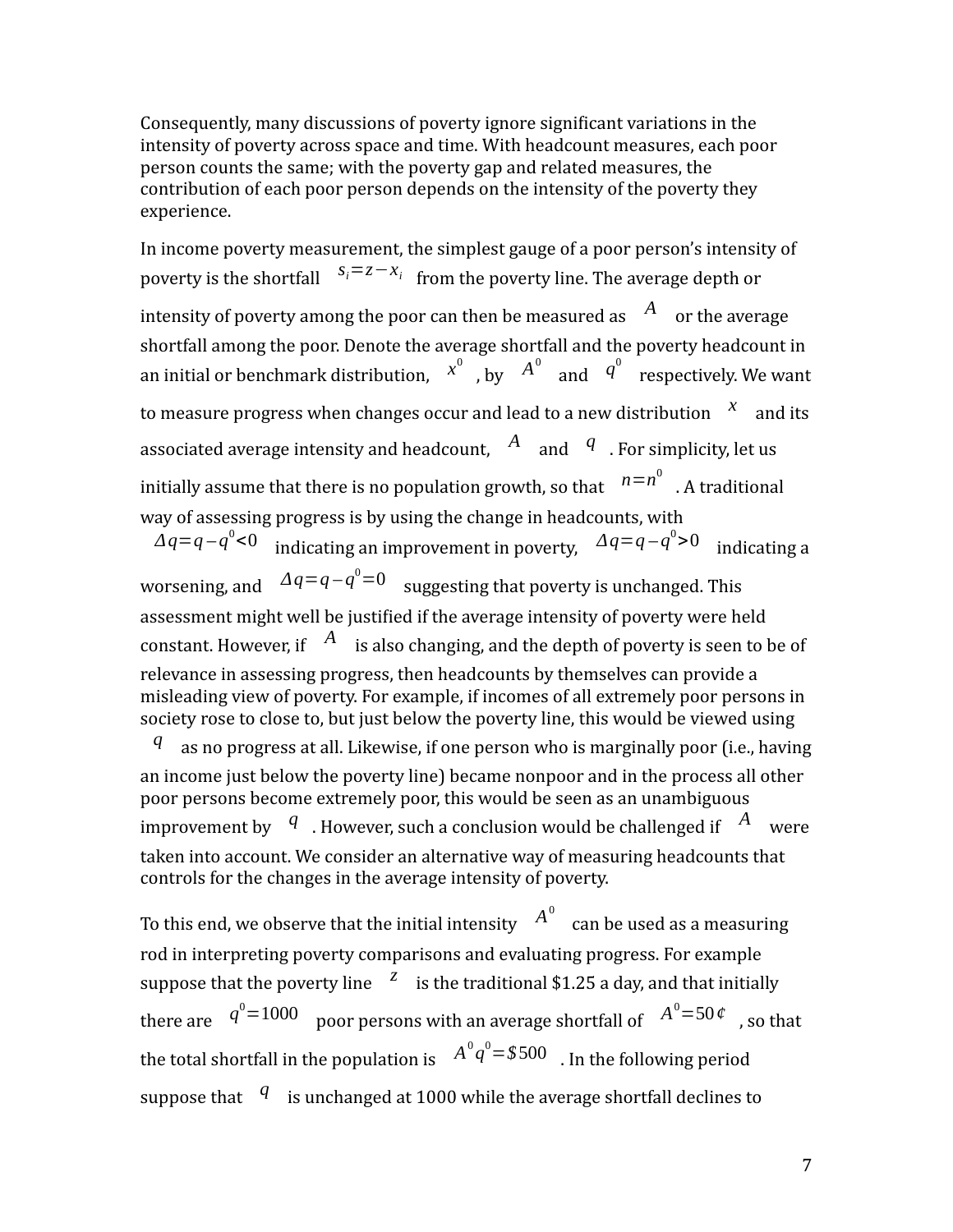$A=45¢$ , leading to a new total shortfall of  $Aq=\$450$ . Although the total number of poor persons is unchanged, progress has clearly been made towards reducing poverty. We can measure this improvement by dividing the new total shortfall  $Aq = $450$  by the original average shortfall  $A^0 = 50¢$  to obtain the person equivalent (p. e.) headcount  $q_e$ =900 . In words, *the person equivalent headcount qe is the number of poor persons with a benchmark average shortfall A*0  *that it would take to aggregate up to the total shortfall of Aq* . It measures the poverty gap in "people space" by using the average shortfall of poor persons as the unit of measurement.

The person equivalent headcount is the number  $q_e$  that solves  $A^0q_e = Aq$  and, hence, the person equivalent headcount is defined as

$$
q_e = q \frac{A}{A^0}.\tag{1}
$$

Progress can be gauged using the p. e. headcount, with  $\Delta q_e = q_e - q^0$ <0 indicating an improvement in poverty,  $\int_0^a 2q_e\!=\!q_e\!-\!q^0\!\!>\!0$  indicating a worsening of poverty, and  $\varDelta\,q_e\!=\!q_e\!-\!q^0\!\!=\!0\quad$  indicating that poverty is unchanged. The above example has  $\Delta q_e$ =900 – 1000 = −100 , which suggests that there has been progress towards reducing poverty on the order of 100 person equivalents. In contrast, the traditional headcount would indicate no progress at all. Note that the ratio  $\;\;AA/A^0\;\;$  is a transformation factor that converts the conventional headcount  $q$  into the person equivalent headcount *qe* . It reinterprets the average gap using the measuring rod of the benchmark average gap. In our example,  $A/A^0 = 45 \frac{\mathcal{C}}{50} = 9/10$ , so that the new distribution with 1000 poor persons and an average gap of 45¢ is viewed as having  $q_e$ =900 person equivalents.

This approach can be extended to the variable population size case to obtain a measure of poverty *qe* that is absolute or independent of the number of the nonpoor. When population size varies, though, it is more traditional to report the headcount ratio, or the prevalence of the poor as a share of the overall population. Let  $H^0 = q^0/n^0$ denote the initial headcount ratio and  $H=q/n$  denote the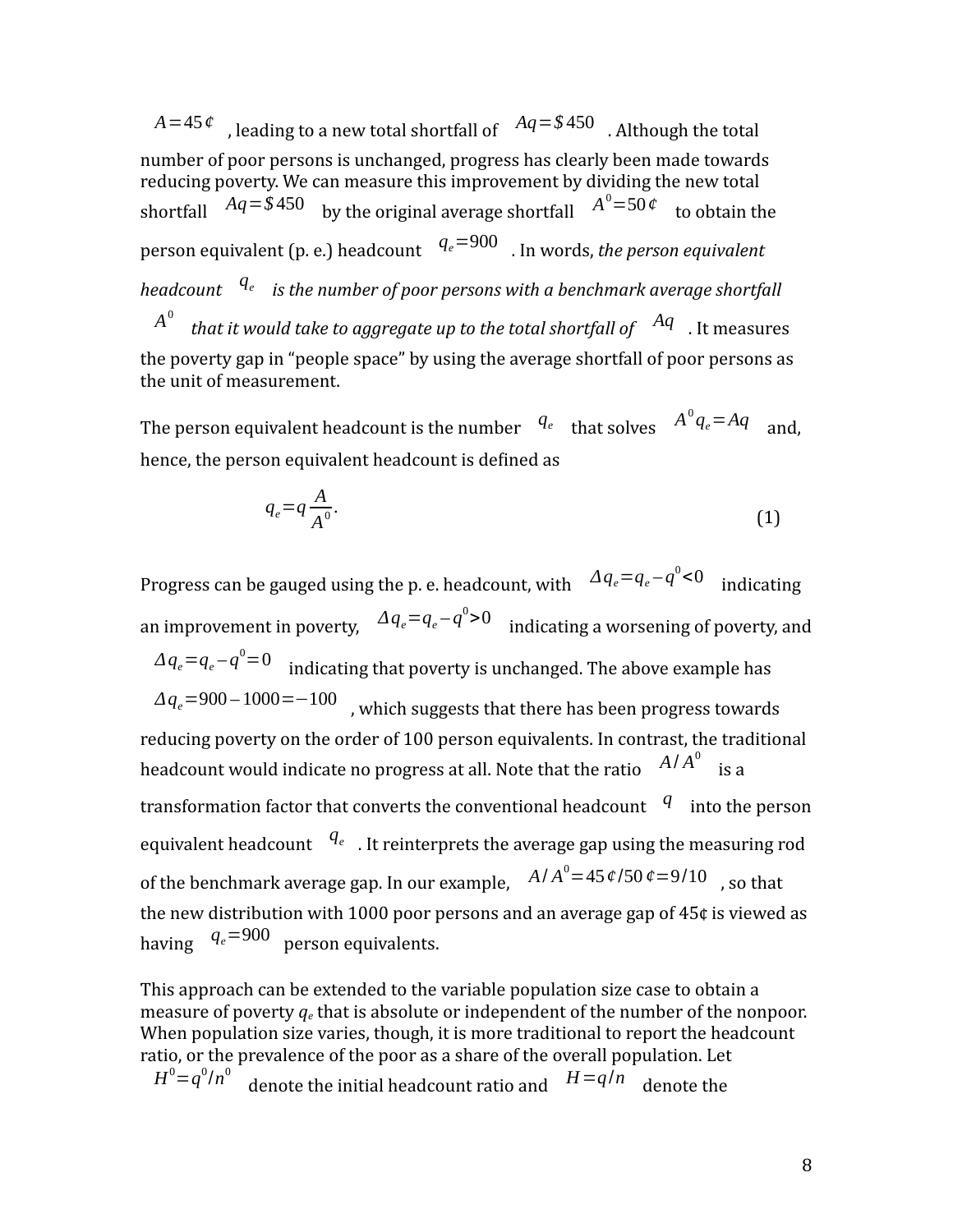subsequent headcount ratio. The person equivalent headcount ratio is defined as

 $H_e = q_e / n$  . In our previous example, suppose that the population size was initially *n* 0  $=$  5000 and dropped to  $n=$  4500 . Then with  $q^0 = q = 1000$  , we would have  $H^0$ =1/5 and  $H=2/9$  so that poverty as measured by the headcount ratio has risen, or  $\Delta H > 0$ . However, since  $H_e = 900/4500 = 1/5$ , this means that the person equivalent headcount ratio is unchanged; the number of person equivalents in poverty declined at the same rate as the overall population. Note that  $H_e$  is the value that solves  $A^0 n H_e = AnH$  and hence the person equivalent headcount ratio may be defined as

$$
H_e = H \frac{A}{A^0}.
$$

$$
\left( 2\right)
$$

As before,  $\left\vert A/A^{0}\right\rangle$  is the transformation factor converting the headcount ratio  $\left\vert H\right\rangle$ into the p. e. headcount ratio  $H_e$  . In this example,  $H=2/9$  and  $A/A^0=9/10$  , and so  $H_e = 1/5$ 

The above presentation has employed the average gap  $\overline{A}$  as a measure of intensity to gauge the conditions of the poor. An alternative to the average gap is the income gap ratio  $I = A/z$ , which expresses the average gap as a percentage of the poverty line, rather than in monetary units, and is the intensity measure behind the poverty gap ratio  $P_1 = H I$ . What would change if the income gap ratio  $I$  rather than the average (monetary) gap  $A$  were used in the construction of the p. e. headcount and headcount ratio? It is easy to see that since  $I/I^0$   $=$   $A/A^0$   $\,$  , the transformation factor would remain the same, and hence the resulting person equivalent measures

$$
q_e = q \frac{I}{I^0} \wedge H_e = H \frac{I}{I^0}.
$$
\n
$$
(3)
$$

are identical to those defined in (1) and (2). Intuitively speaking, the person equivalent compares the intensity in the later period to the benchmark intensity, and the ratio is the same whether the intensity is measured in monetary units or in poverty line units.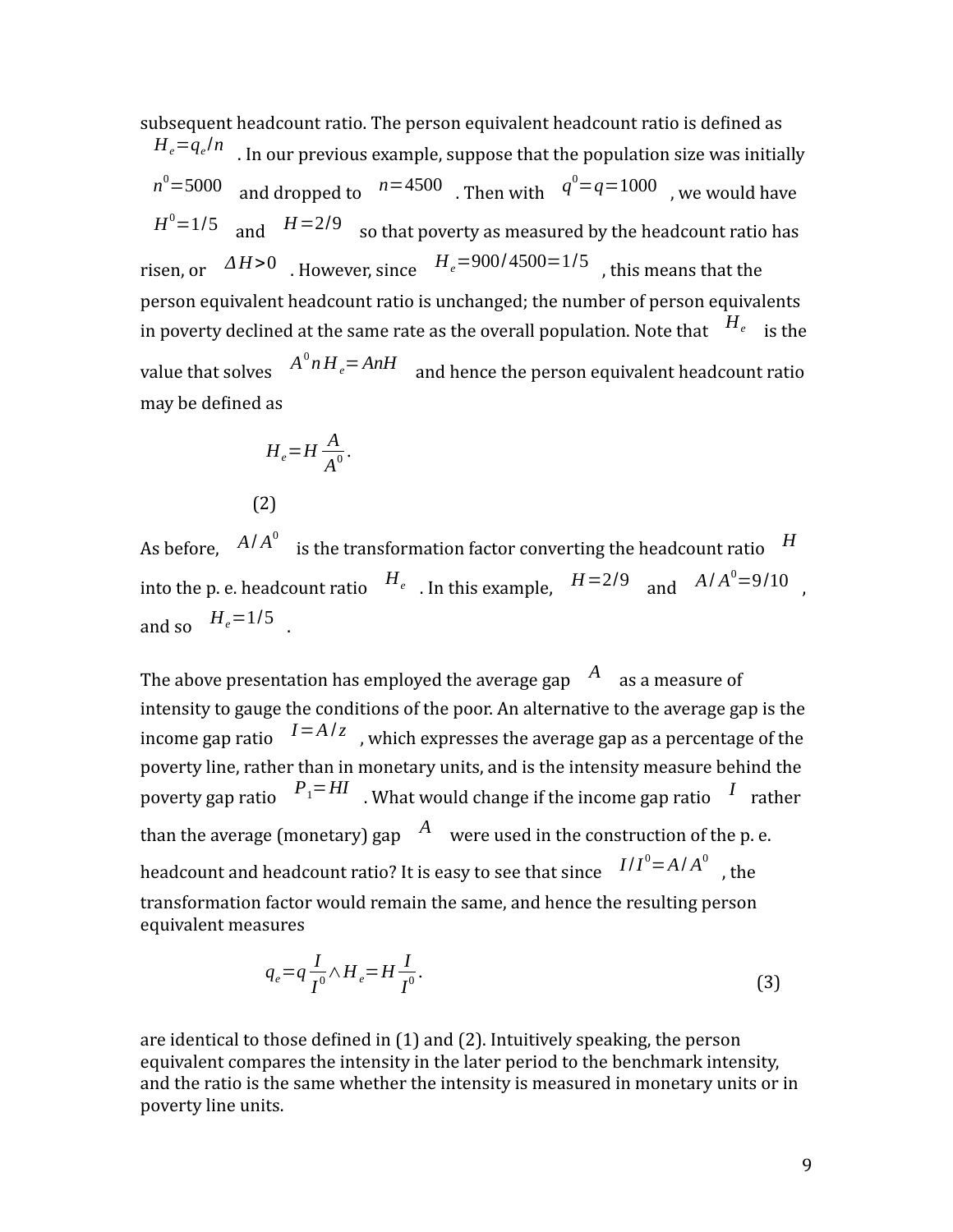The poverty gap ratio  $P_1 = \mu(g_1, \ldots, g_n)$  combines *H* and *I* to obtain a measure that reflects both the prevalence and intensity of poverty. It is a second indicator used to measure progress toward the poverty goal of the MDGs and is readily available on the World Bank's PovcalNet website. When published data exist on  $P_1$ , *H*, and *n*, the person equivalent measures  $q_e$  and  $H_e$  can be easily derived as follows. First find the benchmark intensity level  $\quad I^0 \! = \! P^0_1/H^0 \,$  . Then calculate the person equivalent measures as

$$
q_e = n P_1 / I^0 \wedge H_e = P_1 / I^0 \tag{4}
$$

In other words the person equivalent headcount ratio is found by dividing the poverty gap measure  $P_1$  by the base intensity level  $I^0$  , while the headcount further nets out the population size *<sup>n</sup>* .

The expression for  $H_e$  in equation (4) makes it clear that given a fixed initial average intensity level *I* 0 , the equivalent headcount ratio *He* is proportionate to the poverty gap measure  $P_1$ . Thus  $H_e$  is a poverty measure that evaluates distributions in the same way as  $P_1$ , but has an alternative interpretation as the number of person equivalents per capita. It shares the same properties as  $P_1$ , including symmetry, population replication, the focus axiom, monotonicity, continuity and decomposability.<sup>7</sup> In contrast, the original headcount ratio  $\;\;H\;\;$  does *not* satisfy monotonicity and continuity; it ignores all improvements in the conditions of the poor that do not result in a crossing of the poverty line, but registers a discrete change when a poor person does cross. For instance, if a program targeting the ultra-poor successfully lowered their income shortfalls by 90%, it would be regarded by  $H$  with indifference – the prevalence of poverty has simply not changed. The program's progress would be revealed if the p. e. headcount ratio *He* were used. In an analogous fashion, equation (1) reveals that the person equivalent headcount  $q_e$  is proportionate to the total income gap  $T = qA$  and hence evaluates distributions in a similar way. The properties satisfied by  $q_e$  (and

<span id="page-10-0"></span><sup>7&</sup>lt;sup>®</sup>Precise definitions can be found in Foster and Sen (1997), Foster (2005) and Foster et al (2013).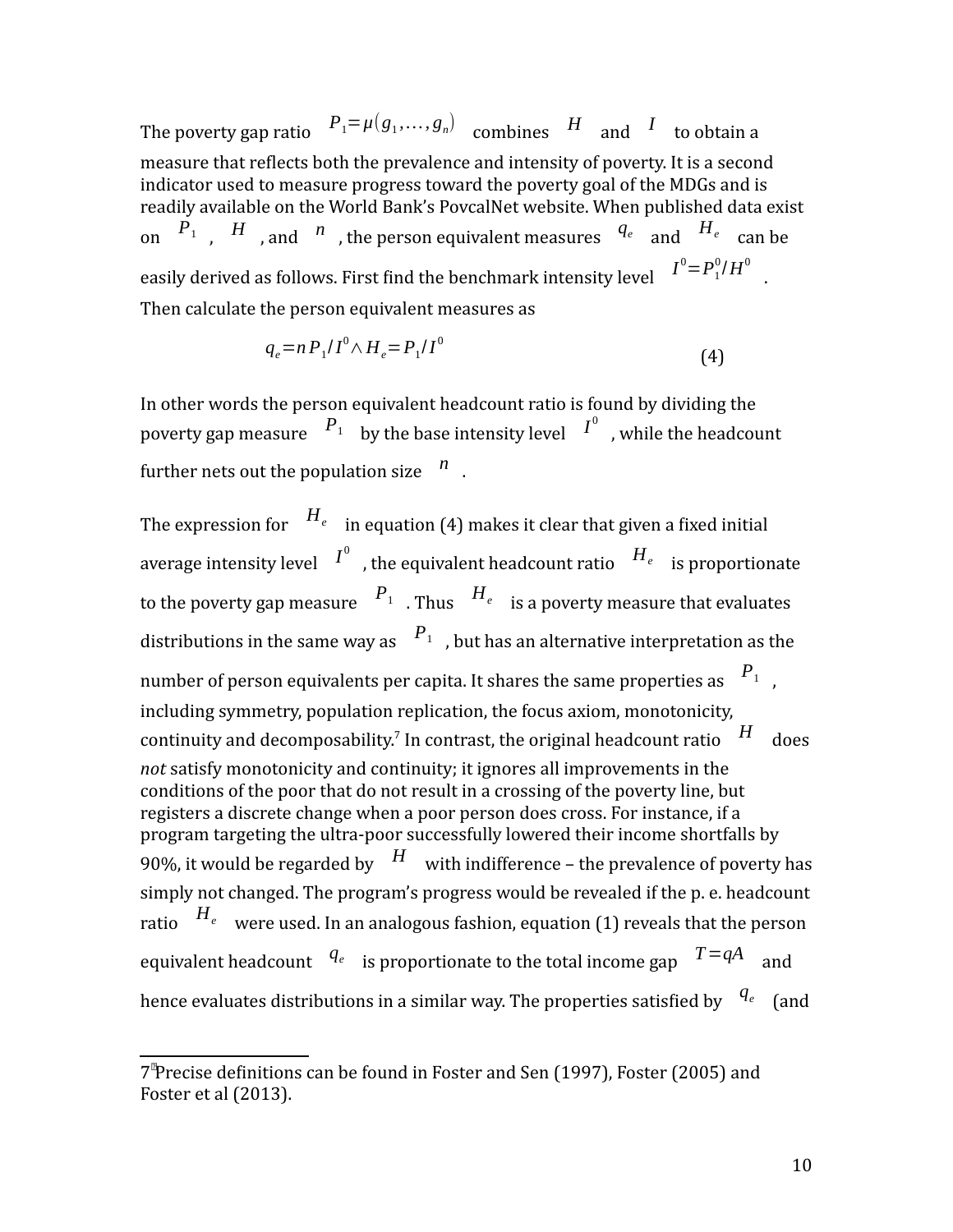*T* ) include symmetry, linear replication, the focus axiom, monotonicity, continuity and additivity, all of which are satisfied by the headcount measure *<sup>q</sup>* apart from monotonicity and continuity. $^8$  The monotonicity axiom ensures that  $\quad \, q_e$ reflects the changes in the intensity of poverty even when  $q$  is unchanged.

We have described two new measures of poverty - the person equivalent headcount measure  $q_e$  and the person equivalent headcount ratio  $H_e$  – that evaluate poverty in "people space" with the help of a transformation factor based on the average depth or intensity of poverty in a benchmark period. If average depth falls below benchmark, the person equivalent headcount measure will be lower than its respective traditional headcount measure; if average depth rises above benchmark, the person equivalent headcount measure will be higher. To recap, when a person who was poor in an initial period crosses the poverty line, the impact on a person equivalent headcount measure depends on the depth of the person's poverty in the prior period: If the initial income was slightly below the poverty line, it would have a small effect on a person equivalent headcount measure, while if the income was well below the poverty line, it would have a large effect.

In certain contexts, we might be mainly interested in evaluating the percentage change in poverty through time. To evaluate the inclusiveness (or pro-poorness) of growth, for example, the rate of reduction in poverty can be divided by the growth rate in per capita income to derive the growth elasticity of poverty – a measure of how well the economy is converting income growth into poverty alleviation. The traditional growth elasticity uses the headcount ratio  $H$ ; the person equivalent headcount ratio *He* could also be used. A related statistic compares the growth elasticities of  $H_e$  and  $H$  (or equivalently, the growth rates of  $H_e$  and  $H_1$ ) to obtain the depth elasticity of poverty  $\varepsilon = \Delta H_e / \Delta H$ , which indicates how progress in the headcount measure is translating into progress in the person equivalent headcount measure.<sup>9</sup>

<span id="page-11-1"></span> $9^{\degree}$ It also indicates how well changes in  $H_{\degree}$  predict changes in  $H_{\degree}$  . Note that the growth elasticity of  $H_e$  (or equivalently, of  $P_1$ ) is the product of the depth elasticity *ε* and the traditional growth elasticity of *H*.

<span id="page-11-0"></span><sup>8&</sup>lt;sup>n</sup>By linear replication it is meant that a replication of the distribution that results in a *k*-fold increase in population leads to a *k*-fold increase in measured poverty. Additivity is captured in (5) or (6) below.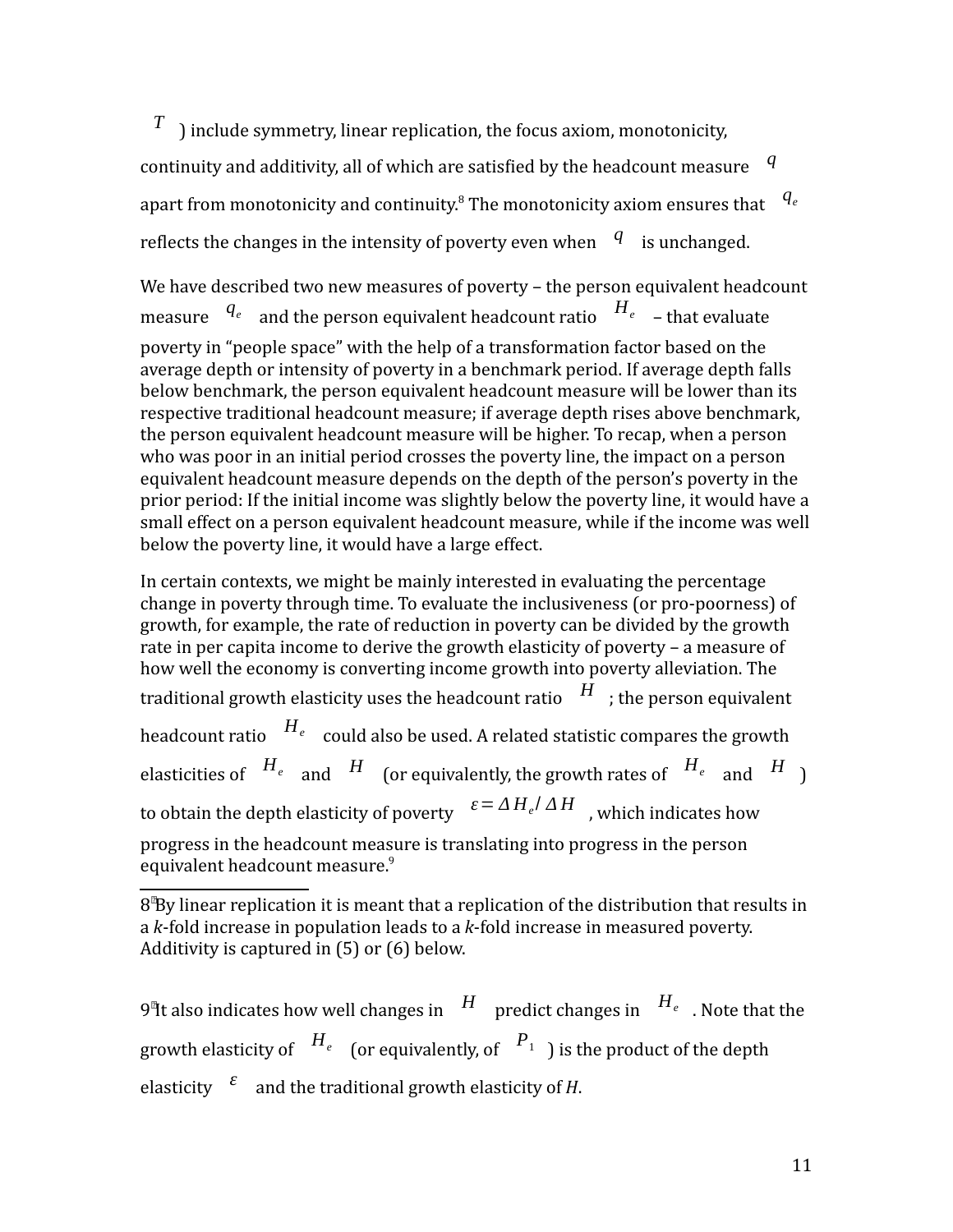The above discussion applies to evaluations of progress over time for a given population. The analysis can be readily extended to comparisons between subgroups defined according to geographical location, demographic characteristic, or some other parameter. For example, person equivalent headcount measures for different countries can be constructed and compared using the global \$1.25 a day poverty standard using a benchmark intensity level drawn from world data. Alternatively, interest might be regional in scope, in which case p. e. headcount comparisons could be made across countries within the region using a regional benchmark. Both examples divide an overall distribution *x* into subgroup distributions and evaluate subgroup poverty using a person equivalent headcount measure benchmarked for the overall population. For simplicity of notation, let us focus on the two-subgroup case where the distribution can be written as  $x=(a,b)$  for subgroup distributions  $a$  and  $b$ ; the same logic would apply to the many subgroup case. The benchmark intensity  $\begin{array}{cc} A^0 &$  is obtained from an initial distribution *x* 0 drawn from the same general population as *x* , but potentially at an earlier time period. The case  $\quad x^0 = x \quad$  corresponds to an analysis of poverty over space (i.e., across subgroups); the case where *x* 0 is drawn from an earlier time period leads to comparisons over space and time.

Let  $q^a$  and  $A^a$  be the headcount and average intensity levels for distribution  $\alpha$  , and let  $\left\langle q^b\right\rangle$  and  $\left\langle A^b\right\rangle$  be the associated values for distribution  $\left\langle b\right\rangle$  . By the additivity of the headcount measure  $q$  we know that

$$
q = q^a + q^b \tag{5}
$$

or the overall headcount in  $X$  is the sum of the respective headcounts in  $A$  and  $b$  . Given the benchmark level of intensity  $A^0$  , define the person equivalent headcount for distributions  $\begin{array}{ccc} a & \text{and} & b \quad \text{by} & q_e^a = q^a A^a / A^0 & \text{and} & q_e^b = q^b A^b / A^0 \end{array}$ . Since  $qA = q^a A^a + q^b A^b$  , it immediately follows from dividing through by  $A^0$ that

$$
q_e = q_e^a + q_e^b \tag{6}
$$

so that the overall person equivalent headcount is the sum of the respective person equivalent headcounts in  $\begin{pmatrix} a & a \end{pmatrix}$  and  $\begin{pmatrix} b & c \end{pmatrix}$ . As compared to the crude headcount  $\begin{pmatrix} q & c \end{pmatrix}$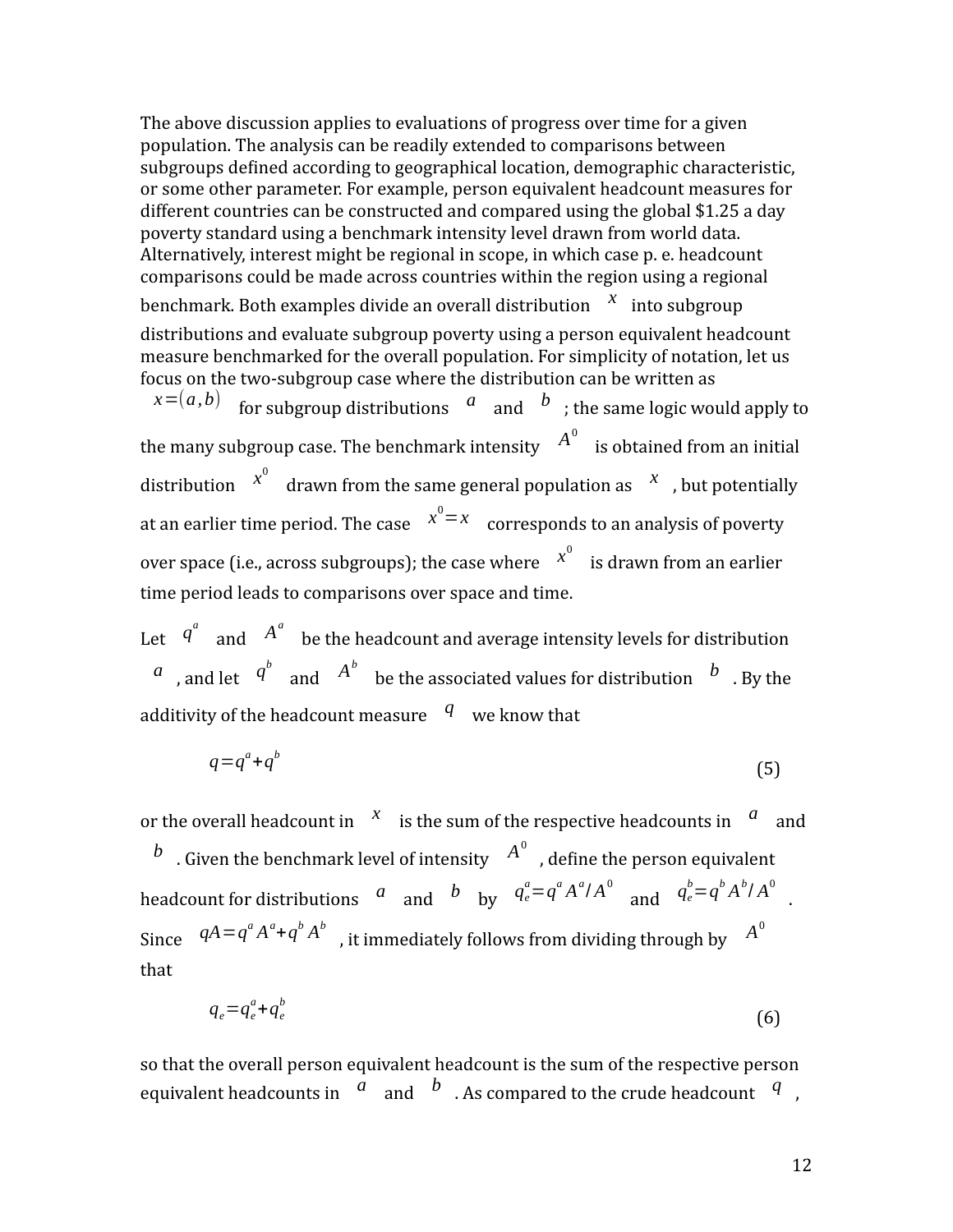the p. e. headcount  $q_e = qA/A^0$  is higher or lower depending on whether the intensity in  $\chi$  is, respectively, higher or lower than the benchmark level. Equation (6) then provides the breakdown of the person equivalent headcount across the subgroups.

If 
$$
x=x^0
$$
, the overall person equivalent headcount in  $x$  reduces to  
\n
$$
q_e = q \left(\frac{A^0}{A^0}\right) = q
$$
, the traditional headcount, so that  $q_e$  from equation (6) is equal

to *q* from equation (5). The decomposition in (6) is an alternative poverty breakdown to (5) that accounts for the differential depth of poverty experienced by people in the two regions. Using person equivalent headcounts can be interpreted by imagining that there is a redistribution of the population of poor people across the subgroups, with the higher intensity subgroup gaining person equivalents and the lower intensity subgroup losing. If there are two periods, then equation (6) can also be applied to the second period using the base intensity level  $\overline{A}^0$  and comparing across time to obtain the changes in each subgroup and overall. It is easy to show that  $\Delta\,_q{}^e\!=\!\Delta\,q^a_{e}\!+\!\Delta\,q^b_{e}$  , so that the change in the overall p. e. headcount is the sum of the respective changes in p. e. headcounts for the two subgroups.

From equation (5), or by the decomposability property of the headcount ratio, it follows that

$$
H = (na/n)Ha + (nb/n)Hb
$$
\n(7)

and so the overall headcount ratio is a population-share weighted average of the subgroup headcount ratios. An analogous argument using equation (6) or decomposability for  $P_1$  yields

$$
H_e = (n^a/n) H_e^a + (n^b/n) H_e^b \tag{8}
$$

which is the decomposition formula for the person equivalent headcount ratio. If applied to the original distribution,  $H_e$  becomes  $H$  so that (8) provides an alternative breakdown of the headcount ratio accounting for the intensities of poverty in the two groups. Equation (8) can also be used over time to link progress in the person equivalent headcount ratio to progress at the subgroup level.

The interpretations of  $q_e$  and  $H_e$  depend centrally on the benchmark level of intensity, and hence the time and region from which it is drawn. The benchmark is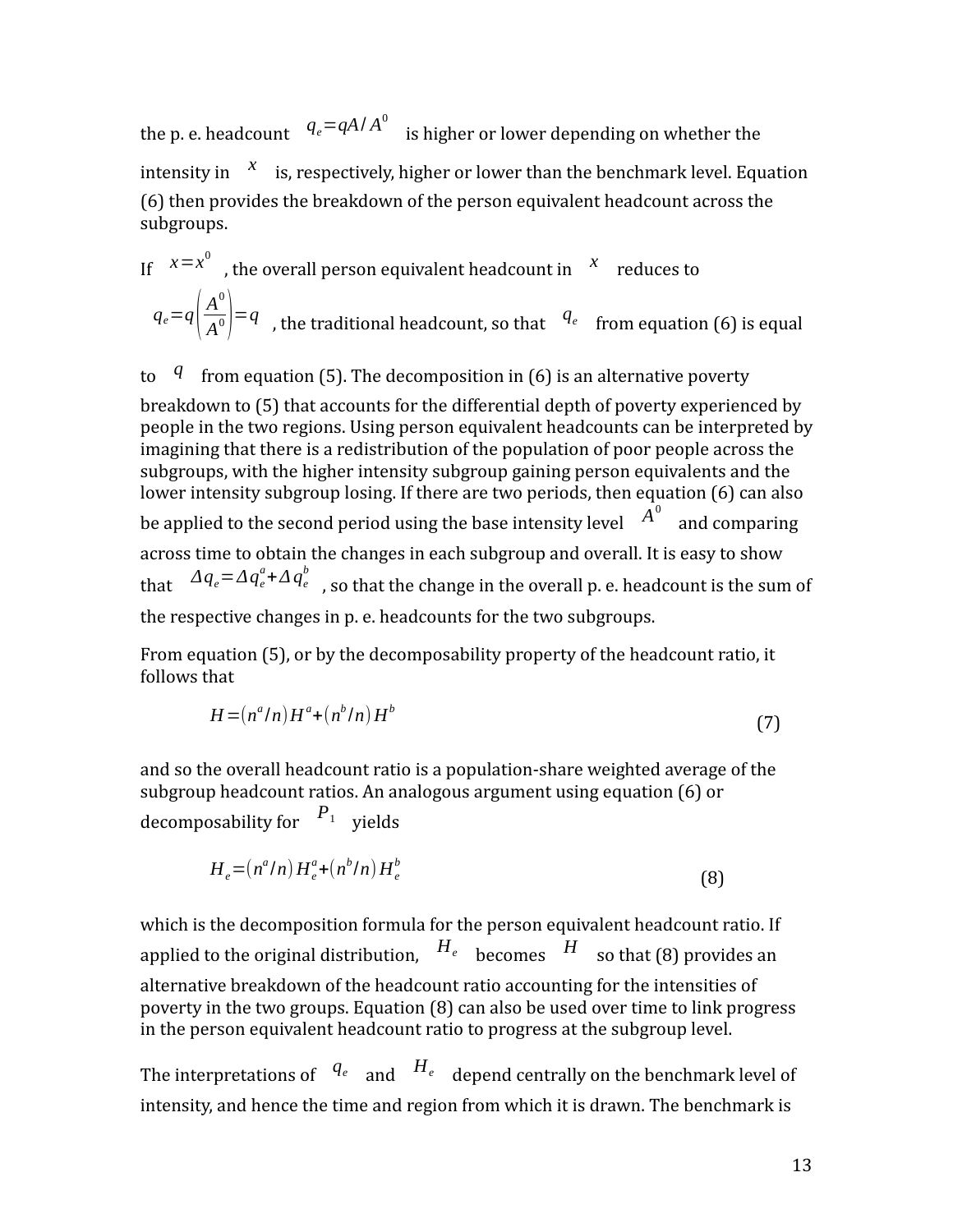an average value in a region (which could be a particular country, a collection of countries, or the world) at a given point in time. A poor person with smaller than average income gap will account for less than one person equivalent; a poor person with a larger than average gap will add more than one. If a subgroup contains many poor people who are deeply poor, and the regional benchmark is sufficiently small, the number of person equivalents in the subgroup could well exceed the subgroup population, leading to a p. e. headcount ratio beyond the usual bounds.<sup>10</sup> Likewise, a region with a large number of poor persons just below the poverty line could record a much lower p. e. headcount than its traditional headcount, particularly if the regional benchmark is high. In any case, the subgroup levels stay in proportion with one another even as the benchmark changes.

The technology of person equivalent headcounts is well suited for formulating development goals and targets that go beyond crude headcount measures and have a natural starting time from which to benchmark. The decomposition formula would support multilevel analyses at different granularities, from the global level down to an individual household. The methods could be adapted to different purposes by altering the region used in benchmarking. For example, to monitor global progress, the average intensity across the globe in the starting period could be used as the benchmark. A regional development bank might be interested only in reporting progress in its target area and could use a benchmark from a geographic region such as sub-Saharan Africa. Moreover, a country could monitor its own progress using the initial countrywide average intensity as a benchmark. And, as noted above, even when the benchmark is varied to reflect the different purposes and scope of analyses, the results are quite consistent. The person equivalent headcount measures obtained using one benchmark are proportional to those obtained with another, preserving their relative magnitudes across space, and their growth rates across time. There is no possibility of misaligned incentives for the parties conducting the analyses at different levels.

For example, suppose that the initial average intensity is  $\quad I_c^0\!\!=\!0.50\quad$  in a country,

 $I_R^0$ =0.75 in the region, and  $I_W^0$ =0.25 in the world. If the country's poverty gap

ratio were 0.12 in the initial period and 0.06 in a subsequent period, the person equivalent headcount ratios as reckoned using the country benchmark would initially be 0.24 and subsequently 0.12. If instead the regional benchmark were used, then the person equivalent headcount ratios would be 0.16 and 0.08, respectively, or  $I_C^0/I_R^0$ times these values, while at the world benchmark, the values would be 0.48 and 0.24, respectively, or  $I_c^0/I_w^0$  = 2 times as large as the initial values.

Note that the trends in poverty for a given country are consistent irrespective of

<span id="page-14-0"></span> $10<sup>th</sup>$ n a similar fashion, the number of full time equivalent employees at a company can exceed the number of persons employed.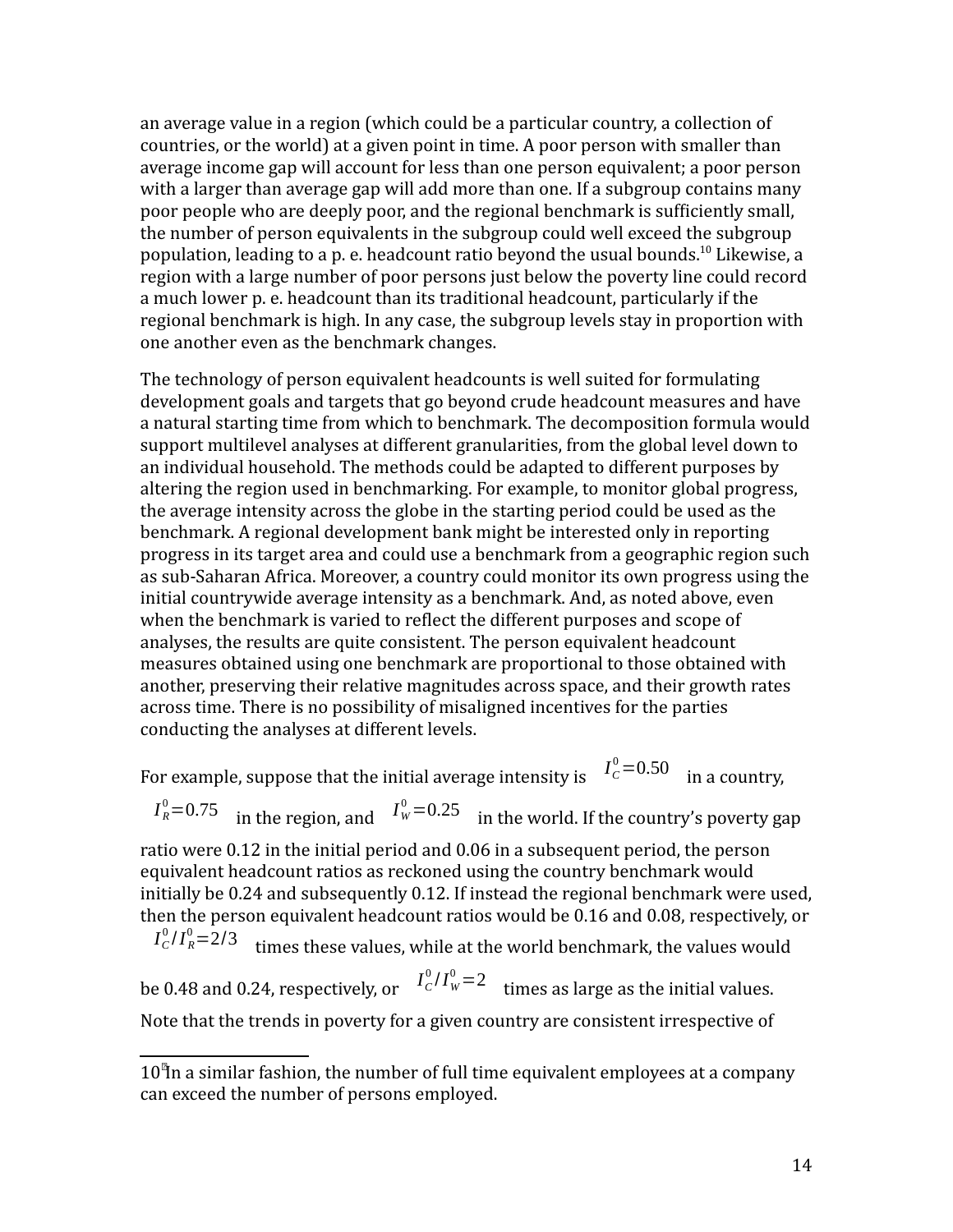which benchmark is employed. Moreover, if the goal were to lower the person equivalent headcount ratio by 50% of the initial value, all three levels would track progress consistently and would meet the goal at the same time. In this sense, the goal would be robust to the choice of benchmark. $^{11}$ 

## **4. An Illustration: Global Poverty**

The person equivalent approach to evaluating poverty is illustrated using poverty data published by the World Bank on PovcalNet, which in turn is based on underlying household survey data.<sup>12</sup> In order to gauge progress over time, we restrict consideration to countries for which data exist for at least one year in an initial range of 1992-2000 and one year in the later range of 2005-2010. A total of 78 countries from six regions satisfy this criterion. We construct a "developing world" made up of these countries, and extract the \$1.25 a day figures to create country poverty data for two time periods. Decomposition formulas allow headcount ratios and the poverty gap ratios to be calculated for the developing world and for regions. We apply the formula  $\quad A^0 \! = \! z P^0_1/H^0 \quad$  (or equivalently

 $I^0$ = $P_1^0$ / $H^0$   $\;\;\;\;$  ) to data from the initial period to derive the appropriate benchmark level, which in turn is used to produce person equivalent headcounts and person

equivalent headcount ratios.

Table 1 reports the poverty statistics for our full 78-country sample over the two periods using the global benchmark level of  $\quad$   $A^0$   $=$   $39.5$   $\ell$   $\quad$  per day (or equivalently  $I^0$ =0.316 ). The global headcount *q* dropped by 512 million persons during this period, and since the average income shortfall among the poor also declined by more than 4¢, to  $A = 35.2$ ¢ per day, the drop in person equivalents was 625 million, 113 million more than the drop in headcount. The conventional headcount ratio fell 44% from  $H^0$  = 0.36 to  $H$  = 0.20 between the two periods, while the person equivalent headcount ratio decreased by 50% from  $\begin{array}{cc} H_{e}^{0} & =0.36 \, \mathrm{to} & H_{e}^{1} =0 \end{array}$ 0.18, once again reflecting the decrease in average depth. The global depth elasticity

<span id="page-15-0"></span><sup>11&</sup>lt;sup>ª</sup>This would not be true if the goal were to lower person equivalent poverty to a particular absolute level (or indeed by an absolute amount), since absolute levels and changes depend on the benchmark. In this case it would crucial to specify the benchmark ahead of time.

<span id="page-15-1"></span><sup>12&</sup>lt;sup>®</sup>PovCalNet was accessed July 2015 at <http://iresearch.worldbank.org/PovcalNet/index.htm>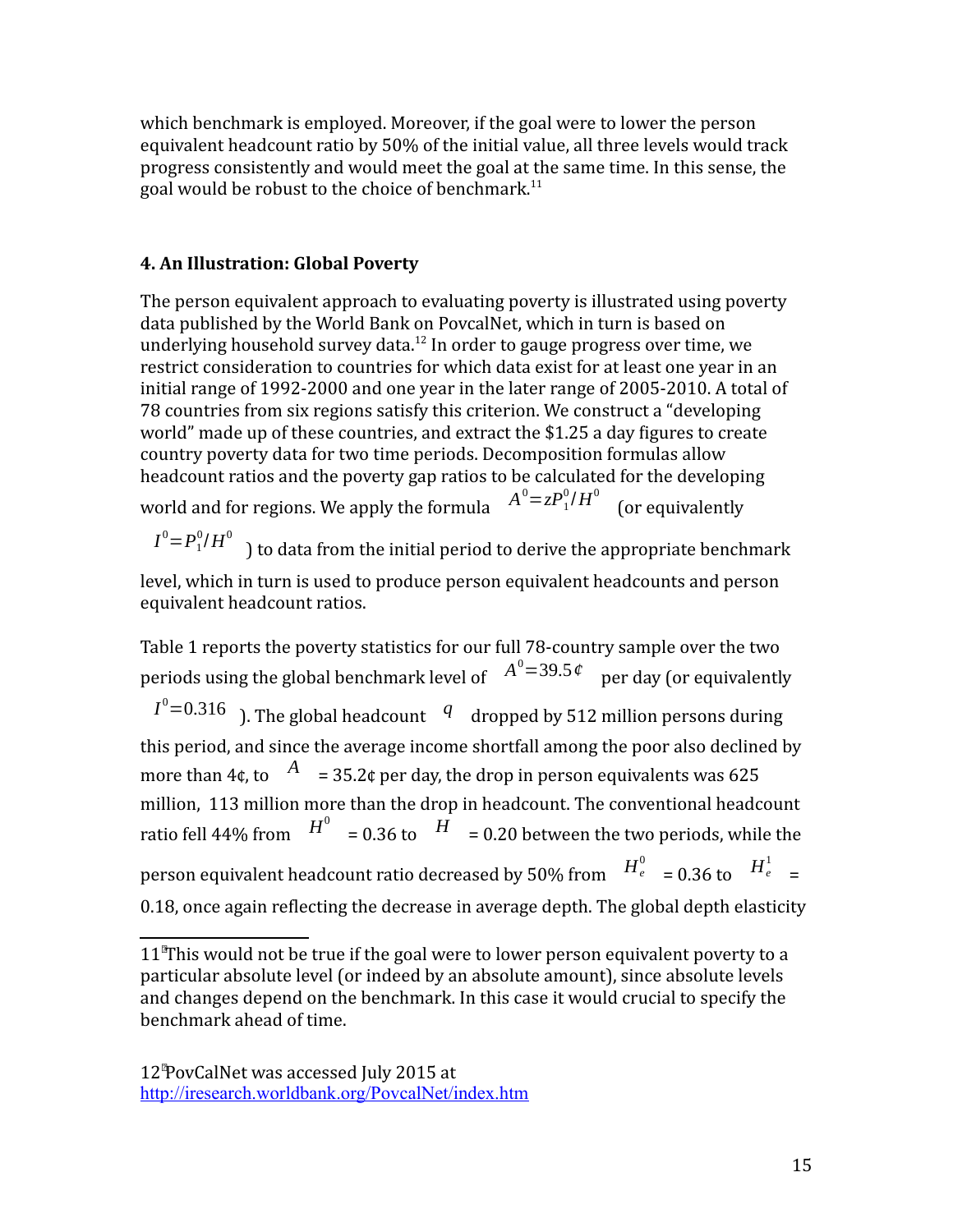was about 1.1, indicating that for every one percent drop in the headcount ratio there was a 1.1% decline in the person equivalent headcount ratio.

Table 2 explores regional poverty levels and trends using the same global benchmark.<sup>13</sup> Figures 1 and 2 depict the levels graphically using maps of the regions. The move to person equivalent headcounts from traditional headcounts results in increases in poverty rates in Sub-Saharan Africa (SSA) and Latin America and the Caribbean (LAC) and decreases in the other regions; this is true for both periods. A comparison of South Asia (SA) and SSA is particularly informative. The poverty headcount in SA was initially 608 million, far higher than in SSA at 260 million, and SA continued to dominate SSA in the numbers of poor people by a wide margin of over 180 million in the second period, even as the headcount fell in SA and rose in SSA. However, when viewed through the lens of person equivalent headcounts, the initial levels of the two regions are seen to be much closer and, in the second period, SSA actually overtakes SA by more than 35 million person equivalents. Incorporating the depth of poverty paints a rather different picture of poverty and progress in the two regions than headcount alone.

Headcount ratios take into account the differential population sizes across countries and through time. The data for *H* show strong declines for all regions, with the success story of East Asia and the Pacific (EAP) being represented by a sharply falling value of  $H$  (from 0.38 to 0.11). Notice that the decline in the headcount ratio in LAC (from 0.09 to 0.05) is also impressive in percentage terms. Indeed, the data on person equivalent headcount ratios also show progress in *He* for both regions; but differences in average intensity shift the values for EAP down and LAC up, with the result that both regions reach the same level of  $H_e$  (namely, 0.07) in

the second period. Returning to the case of SSA and SA, the initial values for *H* are not dissimilar (at 0.59 and 0.50, respectively). However, regional differences in intensity generate a wide divergence in the initial period's values of  $H_e$  for SSA and SA (0.81 and 0.44, respectively), while differences in progress accentuate this further so that the final period *He* values are, respectively, 0.62 and 0.23. Depth

<span id="page-16-0"></span><sup>13&</sup>lt;sup>n</sup>Note that data from the Latin America and Caribbean countries in PovCalNet use income data, whereas all other countries (except Latvia) use consumption data. A few countries in LAC have both consumption and income data available from the same year. For these countries poverty rates are substantially higher using income data, and the differences are even greater for the poverty gap than they are for the conventional headcount. Given these differences between consumption and income data – which the person equivalent headcount measure highlights – comparisons between LAC and other regions should be interpreted with caution.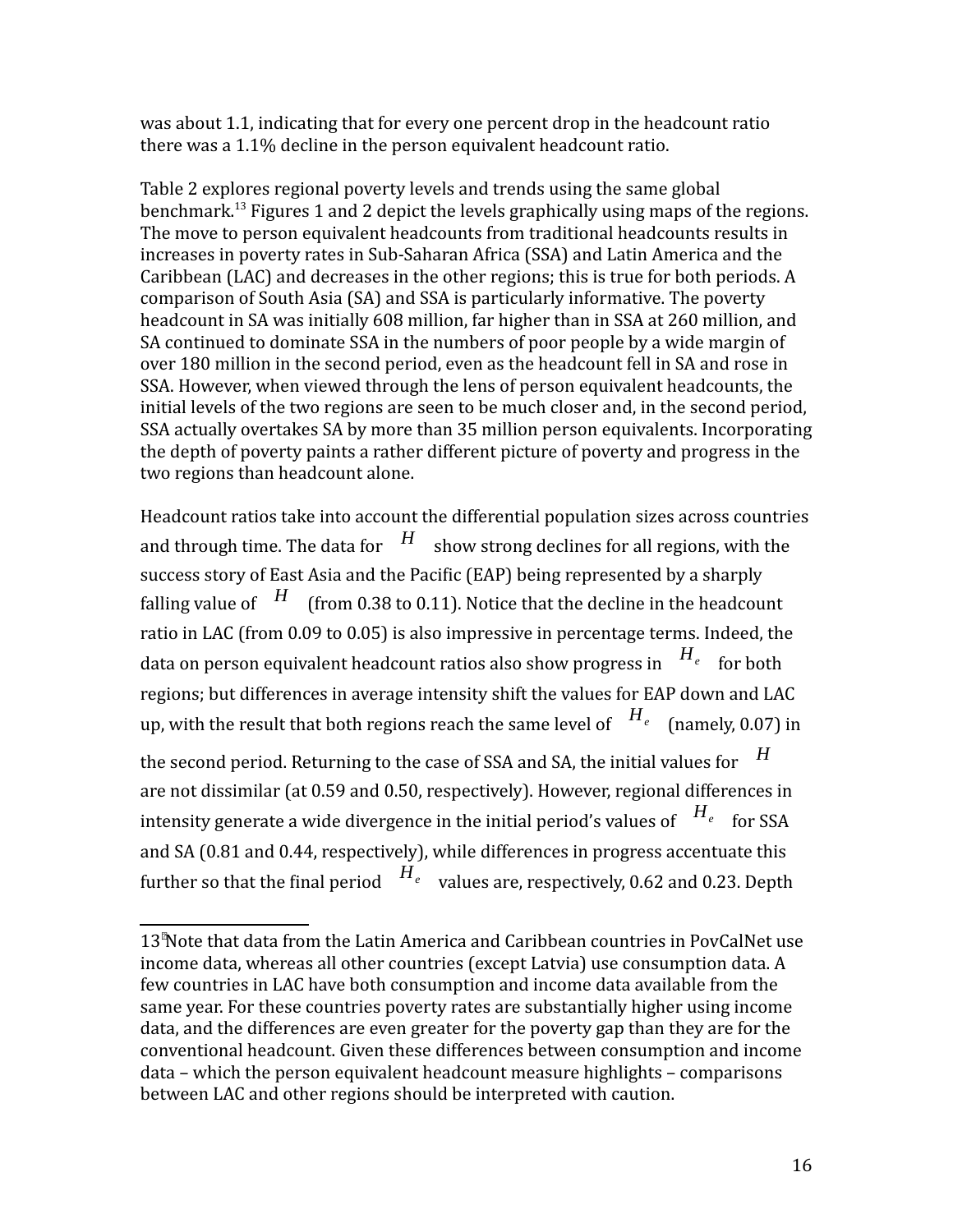elasticities were greater than 1.0 in four regions (SSA, SA, ECA, and EAP), indicating faster reduction in  $H_e$  than  $H$ . LAC had an elasticity of 0.97, indicating similar rates of reduction in the two headcount measures. The Middle East and North Africa (MENA) had a depth elasticity of 0.7. Apparently, the reduction in  $H_{\text{was}}$ accompanied by a rise in the depth of poverty, leading to a smaller improvement in the p. e. headcount ratio  $H_e$  than in *H*.

Table 3 contains poverty statistics for eleven of the 78 countries using the same global benchmark as above. We examine how the levels of *H* and *He* in a country differ from one another and how this alters the rate at which poverty changes. Four of the countries (China, India, Egypt, and South Africa) follow the lead of the global figures, and the EAP and SA regions, by having smaller values for *He* than *H* in both periods; four other countries (Bolivia, Brazil, Kenya, and Mozambique) follow the LAC and SSA regions by having higher  $H_e$  values in both periods, indicating that the average depth is greater than the benchmark levels for both periods. In the three remaining countries (Vietnam, Nepal, and Niger), the level of  $H_e$  is higher than *H* in the initial period and lower than *H* in the second, indicating faster poverty reduction in these countries when depth of poverty is taken into account than when only the prevalence of poverty is measured. Indeed, all countries except for Brazil and Egypt exhibit a higher rate of change in *He* than in *H* , and thus have depth elasticities that exceed 1.0. For example, Nepal's conventional headcount ratio declined 4.4% per year and its p. e. headcount ratio declined by 5.4% per year, leading to an elasticity of 1.2. Two countries, Kenya and Bolivia, saw poverty rise between the two periods; large increases in their headcount ratios were magnified even further by their elasticities of 1.5 and 2.3, respectively. A depth elasticity greater than one means that the average depth of poverty worsened in countries where the prevalence of poverty worsened and improved in countries where the prevalence of poverty improved. For Brazil and Egypt the picture is different. Brazil's conventional headcount ratio declined more quickly (3.7% per year) than its p. e. headcount ratio (3.0% per year) resulting in a depth elasticity of 0.8; Egypt's p. e. headcount ratio increased slightly (0.7% per year) while its conventional headcount ratio declined (2.5% per year), yielding a case where the depth elasticity takes on a negative value of -0.3. Figure 3 graphs the conventional headcount and person equivalent headcount ratios for these countries in the 2005-2010 period, and Figure 4 graphs the annual rates of change for the two rations between the two periods.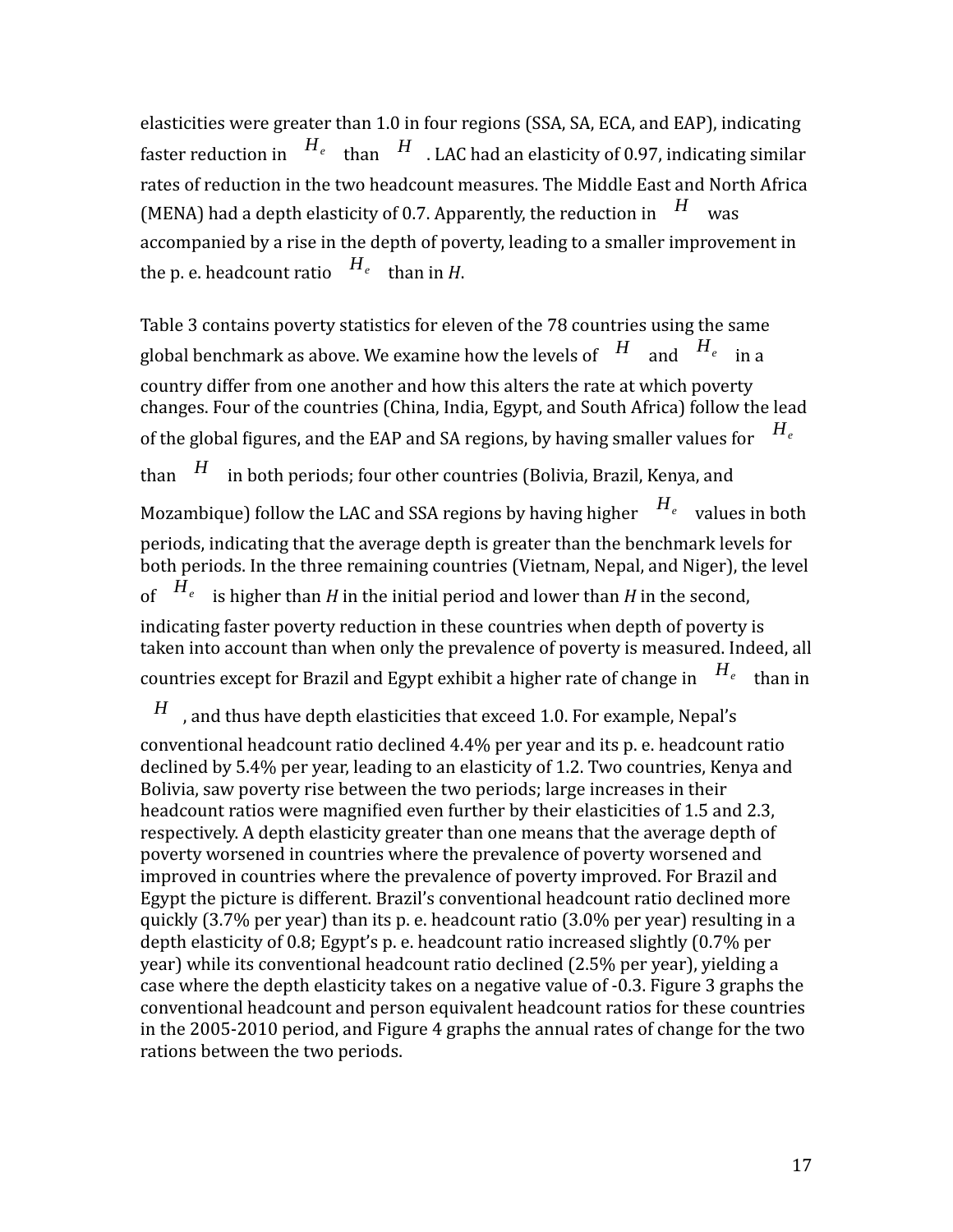Table 4 presents the second period data for countries in Sub-Saharan Africa using a contemporaneous regional benchmark of  $\overline{\phantom{x}}^{A^0}=50.0$ ¢ per day (the average income shortfall in the 2005-2010 period in the SSA countries). Note the wide range in the person equivalent headcount ratios (from 0.06 to 1.2) as compared to the conventional headcount ratios (ranging from 0.14 to 0.88), suggesting that the intensity is higher than the regional average for some countries with high prevalence of poverty, and lower than average for some countries with low prevalence. Cameroon, Niger, and South Africa, for example have much lower p. e. headcounts than traditional headcounts, while Madagascar and Zambia have much higher p. e. headcounts. Note that the relative picture across SSA countries would be the same if a different benchmark were used, such as the regional benchmark

computed from period one data or the global benchmark used above: *qe* and

*H<sub>e</sub>* would simply be shifted proportionally to reflect the new standard.

Table 5 shows how an individual country, Niger, can use its own base year average income shortfall (61.7 ¢ per day in 1994) to benchmark its progress in combating poverty. Between 1994 and 2007, the number of individuals in Niger earning less than \$1.25 per day dropped from 6.9 million to 6.0 million, a modest decline. The person equivalent headcount dropped from 6.9 million to 3.4 million during the same period, a very large decrease. The person equivalent headcount ratio decreased at an annualized rate of -5.3% per year and, as discussed above, this percentage change would be the same regardless of whether the benchmark used is the country's average income shortfall, the region's, or the world's. However, for its own internal assessment, a country may focus on the locally benchmarked figures, while knowing the findings will be consistent with globally, regionally, or even arbitrarily benchmarked figures.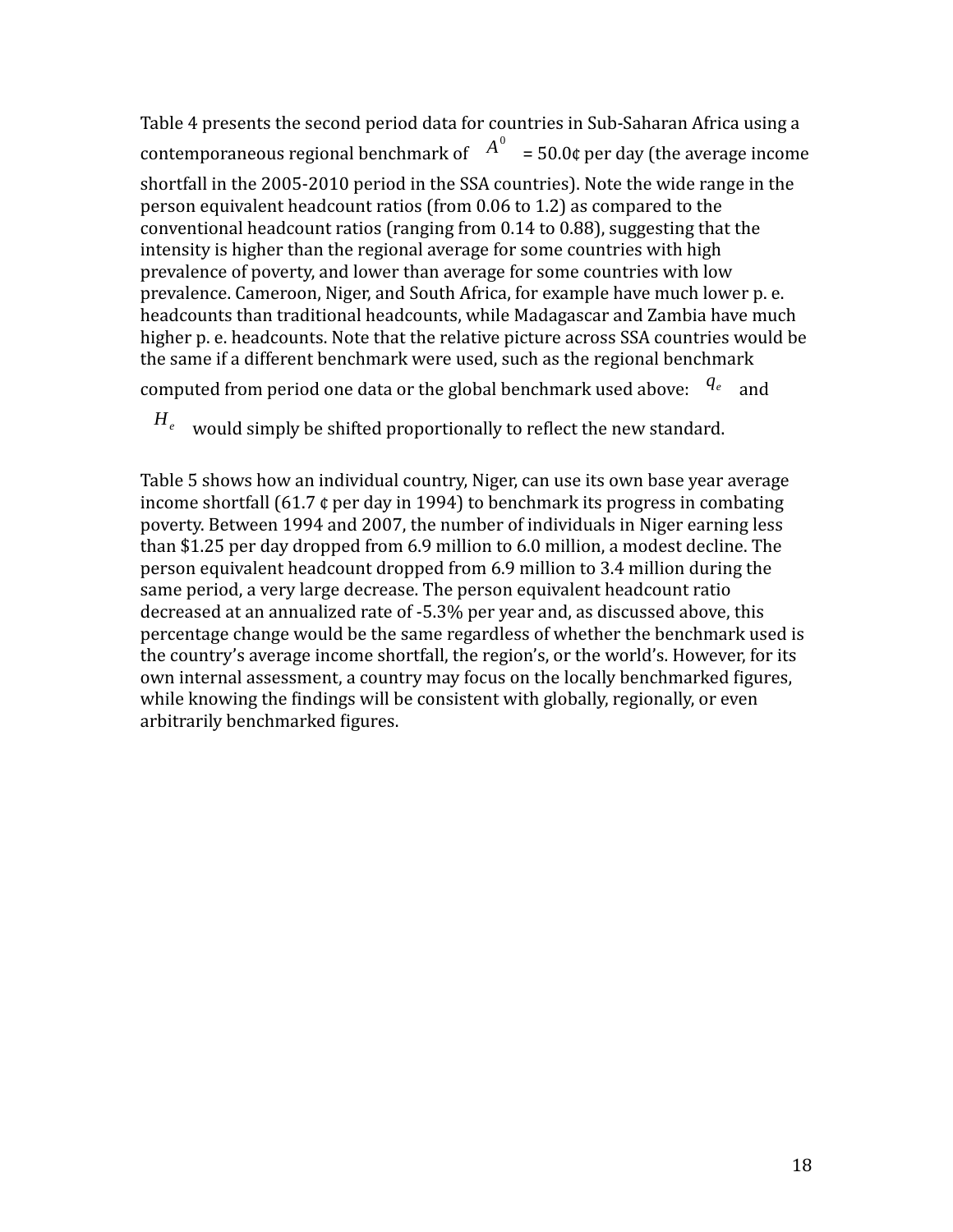## **5. Conclusions**

In this paper we have presented person equivalent headcount measures, which like traditional headcount measures are evaluated in "people space"; but instead of counting poor persons, these measures count person equivalents, as benchmarked by the average depth of poverty in a given place and time. The resulting measures are intuitive to explain and easy to calculate, but at the same time satisfy monotonicity and are sensitive to the depth of poverty like the poverty gap measures to which they are related. By explicitly accounting for the conditions of the poor, they remove the incentive to focus on the least deprived segments of the poor. When an extremely poor person escapes poverty, this has a greater impact on the measures than when a marginally poor person crosses the poverty line. And if a poor person makes good progress towards escaping poverty, but has not yet crossed the poverty line, this is regarded by person equivalent headcount measures as a positive achievement rather than something to be ignored.

We then applied our new measures to \$1.25-a-day global poverty data to show how they paint a different picture of poverty and progress than conventional headcount measures. For example, person equivalent headcounts are much higher in Sub-Saharan Africa and in Latin America and the Caribbean than traditional headcounts, and lower in South Asia and East Asia and the Pacific. Interestingly, SSA joins the SA and EAP regions in registering faster percentage declines in person equivalent headcount ratios than in traditional headcount ratios, while in LAC the rates of decline in the two measures are quite similar. An analysis by country likewise provides new insights into country experiences, with larger countries like China, India, and Brazil closely matching their regional results and others like South Africa departing widely from their regional picture.

Most of the countries we examined have a depth elasticity - or the percentage change in p. e. headcount ratio over the percentage change in the traditional headcount ratio - that is greater than one. South Africa lowered its headcount ratio a great deal, but with a depth elasticity of  $\epsilon$ <sup>=1.6</sup>, the performance in terms of person equivalents was even more impressive. Kenya had a similar depth elasticity of  $\varepsilon$ =1.5 , but since the headcount ratio rose, this indicated an even more

dramatic increase in p. e. headcount ratio. Other countries like Brazil with *ε*<1.0

had their improvements in p. e. headcount measures muted as compared to headcount ratios. Two countries – Egypt and Mauritania – exhibited negative depth elasticities, but they also had very small changes in headcount (and p. e. headcount) ratios. We illustrated how the benchmark underlying person equivalent measures is altered by using different geographic areas, from a global to regional or even country level. Different benchmarks result in different values for a country's person equivalent headcount measures, but since countries are affected proportionally, rankings are consistent and growth rates are unchanged. This consistency makes the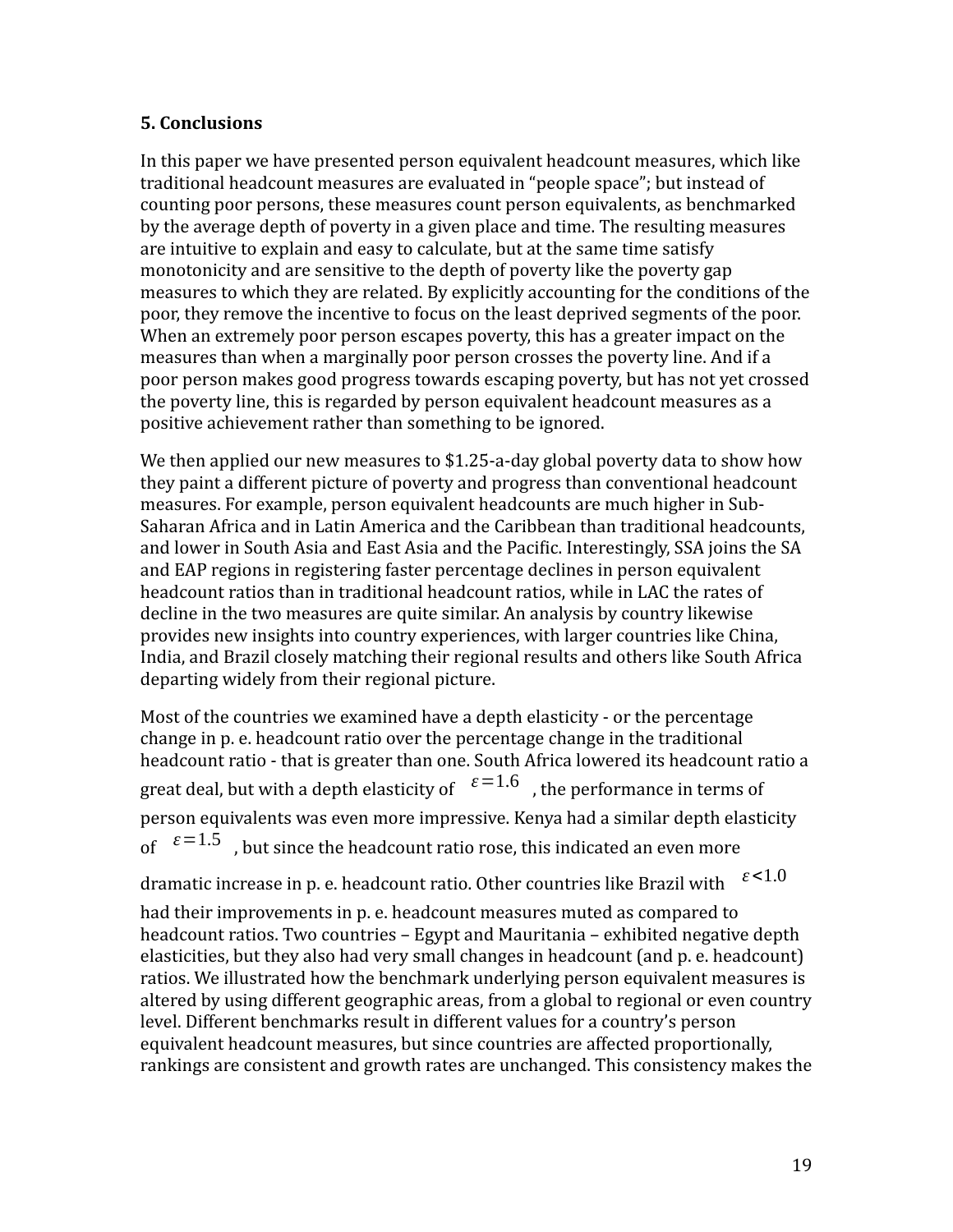person equivalent headcount ratio especially appropriate for use in multilevel development goals[.14](#page-20-0)

The person equivalent headcount measures provide an intuitive way of incorporating information on the depth of poverty, but some might contend that they move too far afield from traditional headcount measures. Indeed, if the condition of a person changed discontinuously as the poverty line is crossed, it could make sense to retain this feature in a measure of poverty. One approach could be to construct "hybrid" measures such as  $q_{\lambda} = \lambda q + (1 - \lambda) q_e \vee H_{\lambda} = \lambda H + (1 - \lambda) H_e$  where

 $\lambda \epsilon$  (0,1) represents the extent one believes that the discontinuity (and hence *q* 

or  $H$ ) is important.<sup>15</sup> Now poverty is evaluated not only by counting the poor or

counting person equivalents, but through a compromise between the two perspectives. This practical approach, however, can reintroduce an incentive to focus on the minimally poor - at least in the simplified perfect information scenario of Bourguignon and Fields (1990). It would be interesting to see whether the hybrid measures can provide benefits in other more realistic environments, such as when information asymmetries (say, between policymakers and aid workers) play a significant role.

One possible critique of the presentation up to now is its exclusive focus on monetary poverty. As emphasized in the 2000 *World Development Report* of the World Bank, poverty goes beyond monetary resources: it depends centrally on other key dimensions that should also be included when identifying the poor and measuring poverty. Of course all of the above measurement technology will apply directly to any other (cardinal) single dimensional variable (e.g. schooling or nutrition), thus identifying persons who are deprived in that variable and measuring their levels of deprivation.<sup>16</sup>

However, it is now generally recognized that the multiple dimensions must be simultaneously observed in order to identify who is poor and to evaluate how much poverty they have. And this typically requires expanded data and a new measurement technology. Distributions are now matrices, the single poverty line becomes a vector of "deprivation cutoffs," and an overall measure is constructed by aggregating across dimensions for the persons identified as poor. Unlike the

<span id="page-20-1"></span>15j Foster and Shorrocks (1991, p. 699) derives the class *Pλ*=*λH*+(1−*λ*) *<sup>P</sup>* axiomatically where  $P$  is a continuous, decomposable measure and  $\lambda \epsilon [0,1]$  . A similar form arises in the measurement of ultra-poverty. See Foster and Smith (2015).

<span id="page-20-0"></span><sup>14&</sup>lt;sup>n</sup>A multilevel development goal sets targets and evaluates outcomes for several levels of population aggregation.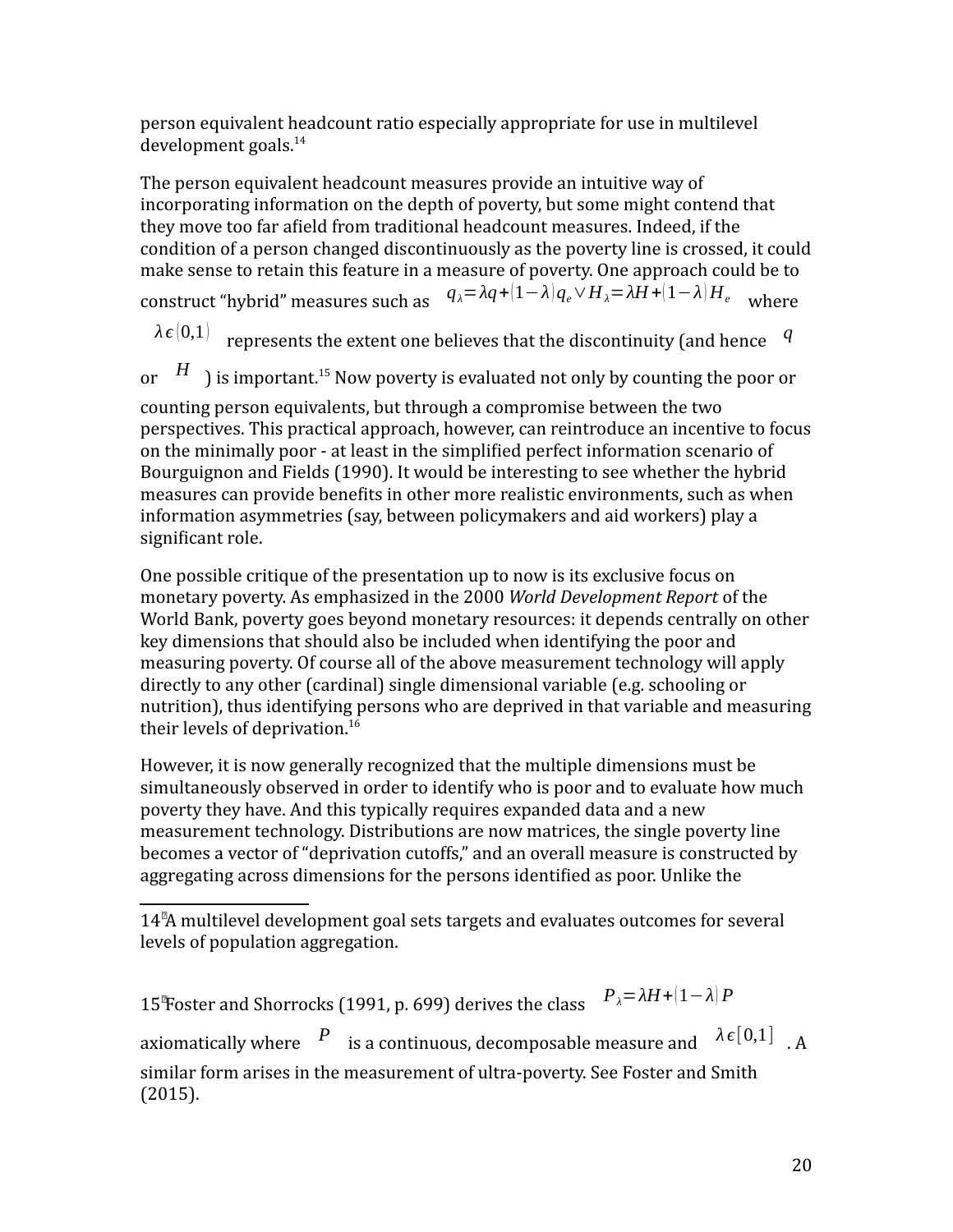unidimensional case, identification is not a simple matter in the multidimensional context; indeed, most theoretical presentations do not provide a practical method for identifying the multidimensionally poor, but instead fall back on a "union" approach, equating poverty with being deprived in any dimension. Moreover, the indicators available for multidimensional poverty analysis are often ordinal, rendering many theoretical solutions to the identification and aggregation steps inapplicable. The multidimensional headcount ratio  $H_m$  is one index that works well with ordinal data; however, both it and the multidimensional headcount  $q_m$  =

 $nH_m$  suffer from the flaws of their unidimensional cousins as highlighted in this

paper.

The challenge, then, of multidimensional poverty measurement has been to solve the identification and aggregation steps in a way that is consistent with ordinal data, but goes beyond crude headcount measures. One methodology that does this is found in Alkire and Foster  $(2011)^{17}$  A person is deprived in a given dimension if the achievement level is below a deprivation cutoff for the dimension. Each deprivation has a "value" and a person is poor or not depending on the extent of the person's multiplicity of deprivations, as measured by the deprivation count or sum of these values (where the maximum sum of all values is fixed at *<sup>d</sup>* , the number of dimensions). For example, if each deprivation has the same value, then the deprivation count is the number of deprivations the person is experiencing at the same time. A person is poor if the deprivation count meets or exceeds a poverty cutoff set between 0 and *<sup>d</sup>* . A poor person's intensity of poverty is measured as the deprivation count divided by its maximum  $\sigma$ . The average intensity, denoted  $A_m$ , is the sum of the intensities of the poor divided by their number  $q$ . The adjusted headcount ratio is then given by  $M_0 = H_m A_m$ .

Note that the form of this measure is entirely analogous to that of the poverty gap ratio  $P_1 = H I$ , which underlies the person equivalent headcount measures for monetary poverty. Could our technology be applied in the multidimensional case to

<span id="page-21-0"></span>17<sup>°</sup>See also Alkire, et al (2015).

<sup>16&</sup>lt;sup>®</sup> For example, the other major target of the first MDG is halving hunger. Hunger is generally expressed in terms of the fraction of the population projected to suffer from a below-minimum caloric intake. Yet surely people moving toward that minimum, even if not yet crossing it, also represents progress against hunger. The person equivalent approach could be a valuable complement to existing headcount metrics for international poverty goals.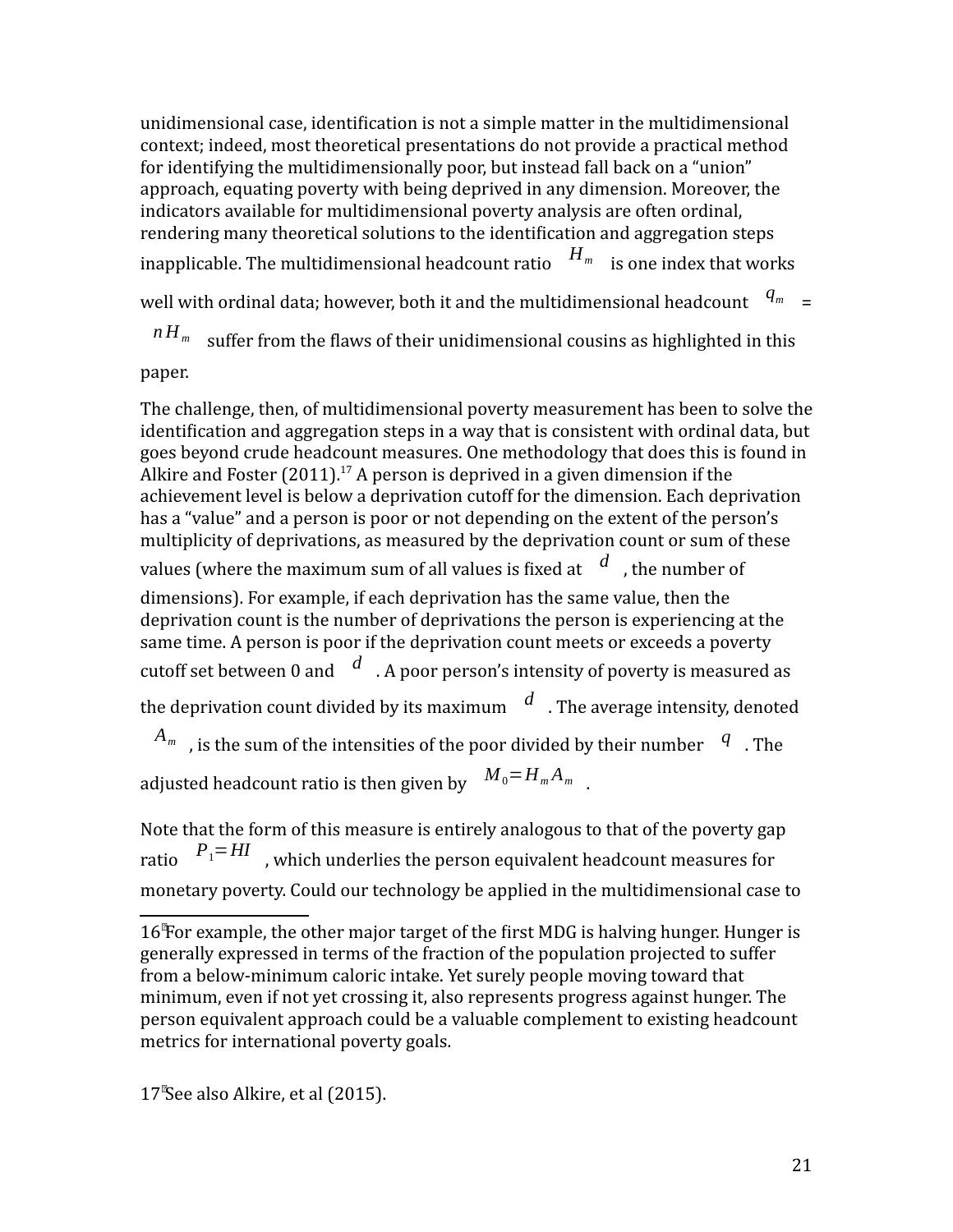transform the adjusted headcount ratio into a multidimensional person equivalent headcount ratio? If so, then it could offer helpful interpretations for the many applications of  $M_0$  in common use, including official measures in several countries and the Multidimensional Poverty Index (MPI) published in the annual Human Development Report by the United Nations.<sup>18</sup> This would be a useful direction to pursue in future work.

In addition, we could also consider monetary poverty measures that stress the conditions of the poorest poor and take into account inequality among the poor. The distribution sensitive measures of Sen (1976), Watts (1968) and Foster, Greer and Thorbecke (1984) all have this characteristic and, as noted by Bourguignon and Fields (1990), they provide a positive incentive for focusing on the poorest poor first. Would it be possible to construct person equivalent headcount measures for each that would appropriately reflect inequality?

Consider the case of the squared poverty gap  $P_2$  of Foster, Greer and Thorbecke. As noted above,  $P_2$  places greater weight on persons who are further below the poverty line by squaring the normalized gaps  $g_i$  before averaging. Clearly,

 $P_2 = H I_2$  where *H* is the headcount ratio and  $I_2$  is the average of  $g_i^2$ among the poor (an alternative intensity measure that accounts for inequality among the poor). Letting  $\begin{array}{cc} I_2^0 &$  be its benchmark level, we can define  $\end{array} \begin{array}{cc} H_e^{'\!} \! = \! P_2/I_2^0 \end{array}$ and  $q_e^{'}=nH_e^{'}$  as the person equivalent measures associated with  $\left| \begin{array}{cc} P_2 \end{array} \right.$  . An associated "severity elasticity" could evaluate the elasticity of  $\begin{array}{cc} H_{e}^{'} & \text{with respect to} \end{array}$  $H$ , or % $\Delta$   $H_e$ <sup>'</sup> /% $\Delta$   $H$  .

Preliminary results using PovcalNet data suggest how accounting for distribution sensitivity by using  $P_2$  influences the picture of global poverty. Global totals are virtually unchanged (see Table 6). However, the regional picture becomes even more pronounced, with  $\left| H_{e} \right|$  and  $\left| q_{e} \right|$  moving further in the directions taken by  $\left| H_{e} \right|$ and <sup>*q<sub>e</sub>*</sup> (see Table 7). Now the EAP region begins with 524M person equivalents and ends up with only 94 million. In contrast, SSA rose from around 455 million in the 1990s to 471 million in the 2000s - almost twice the number of person equivalents in SA and five times the number in EAP. The severity p. e. headcount ratio  $(H_e')^{19}$  for LAC of 0.11 is substantially higher than that of EAP (0.07). Applying

<span id="page-22-0"></span><sup>18&</sup>lt;sup>°</sup>See Alkire and Santos (2014).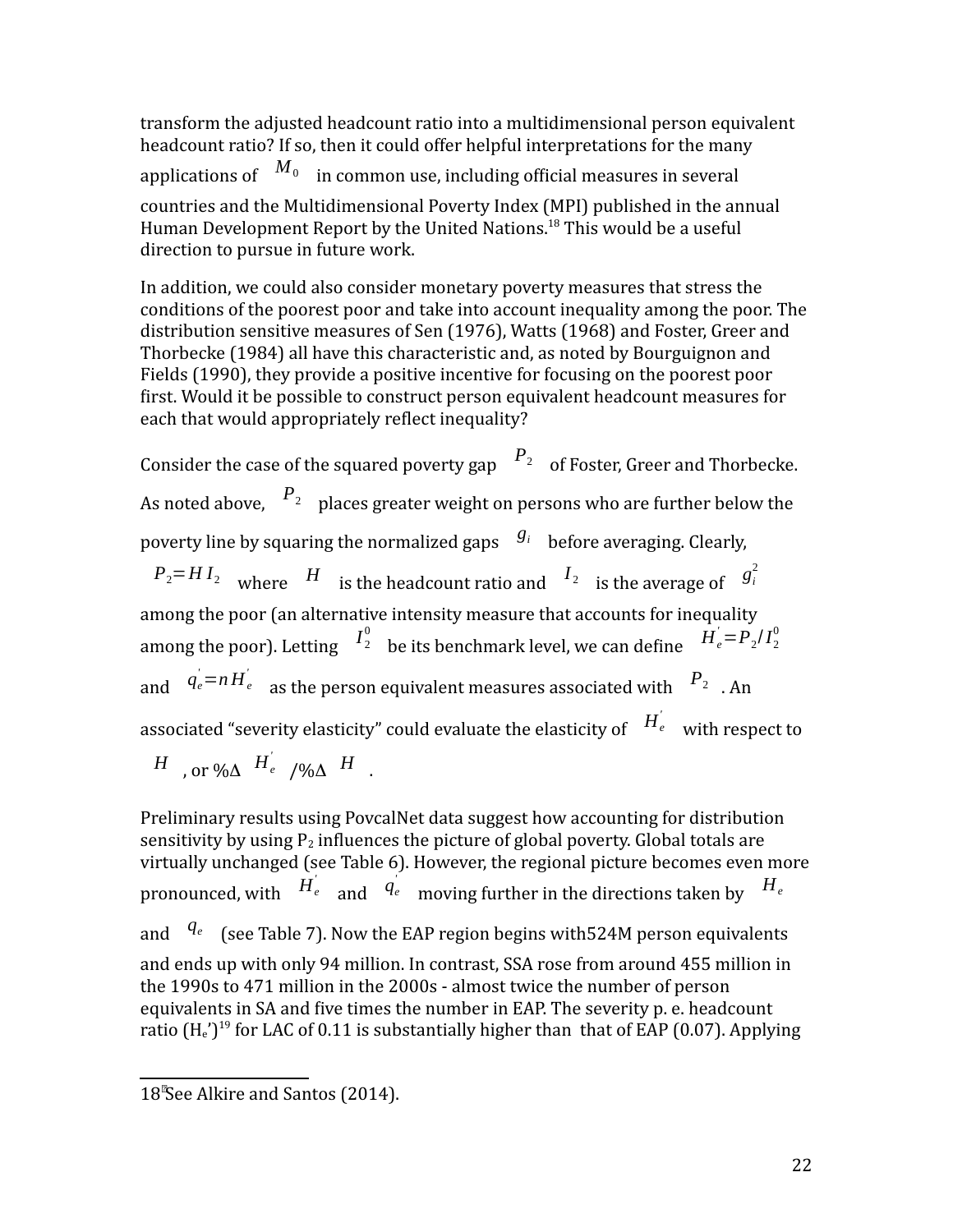the person equivalent approach to distribution sensitive measures of poverty is an interesting topic for future work.

We have emphasized the suitability of the person equivalent technology for defining and tracking multilevel development goals. We now conclude with a brief discussion of its relevance to the Millennium Development Goals (MDGs) and the post 2015 agenda. Recall that the main indicator for the poverty portion of Goal 1 of the MDGs has been the \$1.25 a day headcount ratio H. The poverty gap ratio  $P_1$  is also listed as a complementary indicator, but for reasons of simplicity has largely been absent from all but the most technical discussions. For example, in its assessment of progress in the MDGs, the United Nations (2014) presents only headcounts or headcount ratios as indicators of success or failure in reaching poverty goals. The World Bank's (2010) assessment uses  $P_1$ , but only to help explain the why poorer countries might have low growth elasticities and slower progress in reducing *H*. We would argue that depth should be included into the mix, both when evaluating the initial distribution of poverty and in monitoring the progress of countries. The person equivalent technology provides a simple and intuitive way of doing just this.

Ending extreme monetary poverty - interpreted by the UN and World Bank as reducing the \$1.25 a day headcount ratio to no more than 3% of the population - has emerged from the post-2015 discussion as a possible poverty goal. Assuming that the global population will be 9 billion, this could translate to a headcount of 270 million left behind. If this goal were achieved and only 270 million people remained below the \$1.25 per day poverty line, it stands to reason that this group could contain some of the most deeply deprived, difficult-to-reach persons on earth. There is nothing in the goal that would prevent them from having an average depth of poverty that is twice the average depth of poverty among the poor in 2015. Using the 2015 average depth as the benchmark, this would mean a person equivalent headcount of over a half a billion. Should this really be seen as an end to extreme poverty? Restating the goal in terms of person equivalent headcount ratios removes the ambiguity about the conditions of those left behind. Monitoring progress with this measure ensures that the depth of poverty is also being evaluated through time. Assessing initial conditions using person equivalent headcount measures presents a more complete guide to the challenges that lie ahead.

<sup>19&</sup>lt;sup>n</sup>When comparing H<sub>e</sub> with H<sub>e</sub>', for clarity we refer to the former as the depth p. e. headcount ratio, and the latter as the severity p. e. headcount ratio.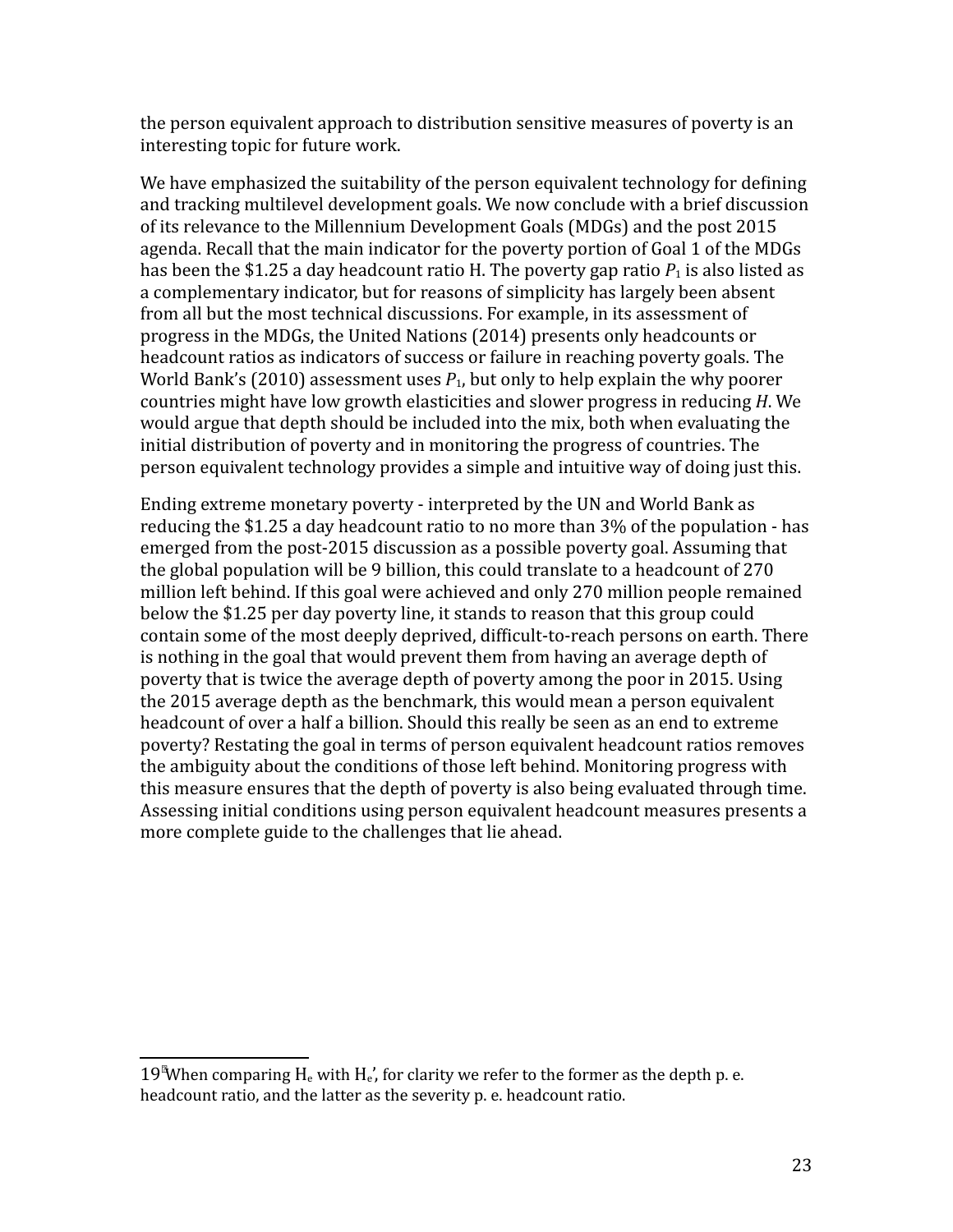#### **References**

- Alkire, S., Foster, J., Santos, M., Seth, S., Ballon, P., and Roche, J., (2015) *Multidimensional Poverty Measurement and Analysis.* Forthcoming, Oxford University Press.
- Alkire, S., and Foster, J. (2011). 'Counting and Multidimensional Poverty Measurement.' *Journal of Public Economics,* 95(7-8): 476-487.
- Alkire, S., and Santos, M. (2014). 'Measuring Acute Poverty in the Developing World: Robustness and Scope of the Multidimensional Poverty Index.' *World Development*, 59: 251-274.
- Atkinson, A. (1970). 'On the Measurement of Inequality.' *Journal of Economic Theory*, 2: 244-263.
- Basu, K., and Pham H. V. (1998). "The Economics of Child Labor." *American Economic Review* 88(2): 412-27.
- Bourguignon, F., and Fields, G. (1990). 'Poverty Measures and Anti-Poverty Policy.' *Recherches Economique de Louvain*, 56(3-4), 409-427.
- Foster, J., Greer, J., and Thorbecke, E. (1984). "A Class of Decomposable Poverty Measures". *Econometrica*. 3 **52**: 761–766.
- Foster, J. (2005). 'Poverty Indices.' In *Poverty, Inequality and Development: Essays in Honor of Erik Thorbecke* (A. de Janvry and R. Kanbur, eds.)*.* Kluwer Academic Publishers.
- Foster, J., Lokshin, M., Sajaia, Z., and Seth, S. (2013) *A Unified Approach to Measuring Poverty and Inequality: Theory and Practice.* World Bank Press.
- Foster, J.E., Sen, A.K., 1997. "On Economic Inequality. After a Quarter Century." Annex to the enlarged edition of *On Economic Inequality* by Sen, A.K. Oxford: Clarendon Press.
- Foster, J., and Smith, S. (2014) 'Measuring Ultrapoverty: A New Class of Indices and an Application to Rural Ethiopia Panel Data.' Unpublished.
- Foster, J., and Shorrocks, A. (1991). 'Subgroup Consistent Poverty Indices.' *Econometrica,* 59(3): 687-709.

Risley, H. (2012). "The Economic Perspective: Causes and Constraints to Reaching the Ultra Poor" USAID Microlinks Blog, https://www.microlinks.org/blogs/economic-perspective-causes-andconstraints-reaching-ultra-poor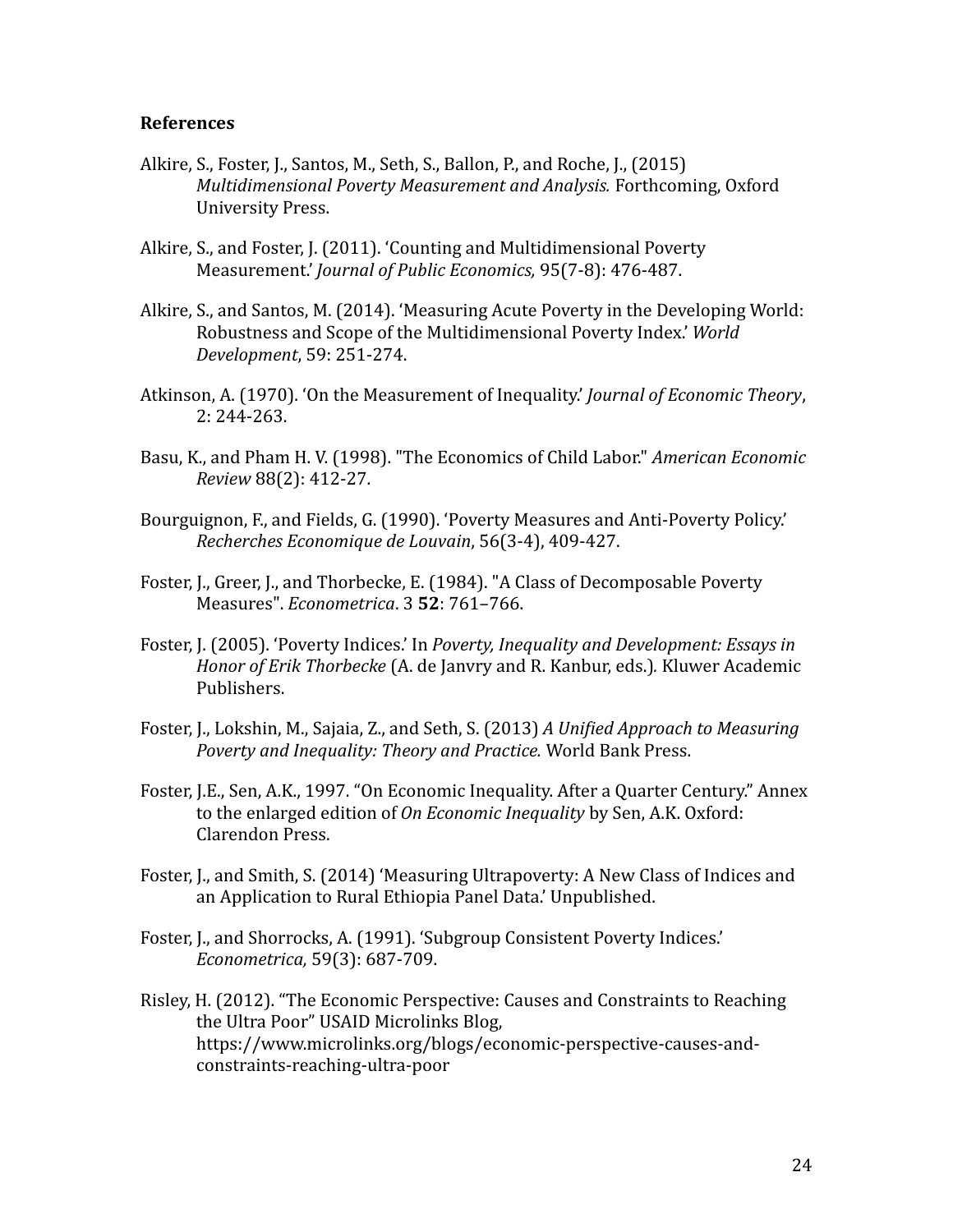- Sen, A. (1976). 'Poverty: An Ordinal Approach to Measurement.' *Econometrica,* 44(2): 219-231.
- Sen, A. K. (1992). *Inequality Reexamined*, Cambridge, MA: Harvard University Press.
- United Nations, *2014 Millennium Development Goals Report*, NY: United Nations, 2014.
- Watts, H. W., (1968) "An Economic Definition of Poverty," in D. P. Moynihan (ed.). *On Understanding Poverty*, New York: Basic Books.
- World Bank (2010). *The MDGs after the Crisis: Global Monitoring Report 2010*, Washington, DC: World Bank.
- World Bank (2013). *The State of the Poor: Where are the Poor and where are they Poorest*?:

http://www.worldbank.org/content/dam/Worldbank/document/State\_of\_th e\_poor\_paper\_April17.pdf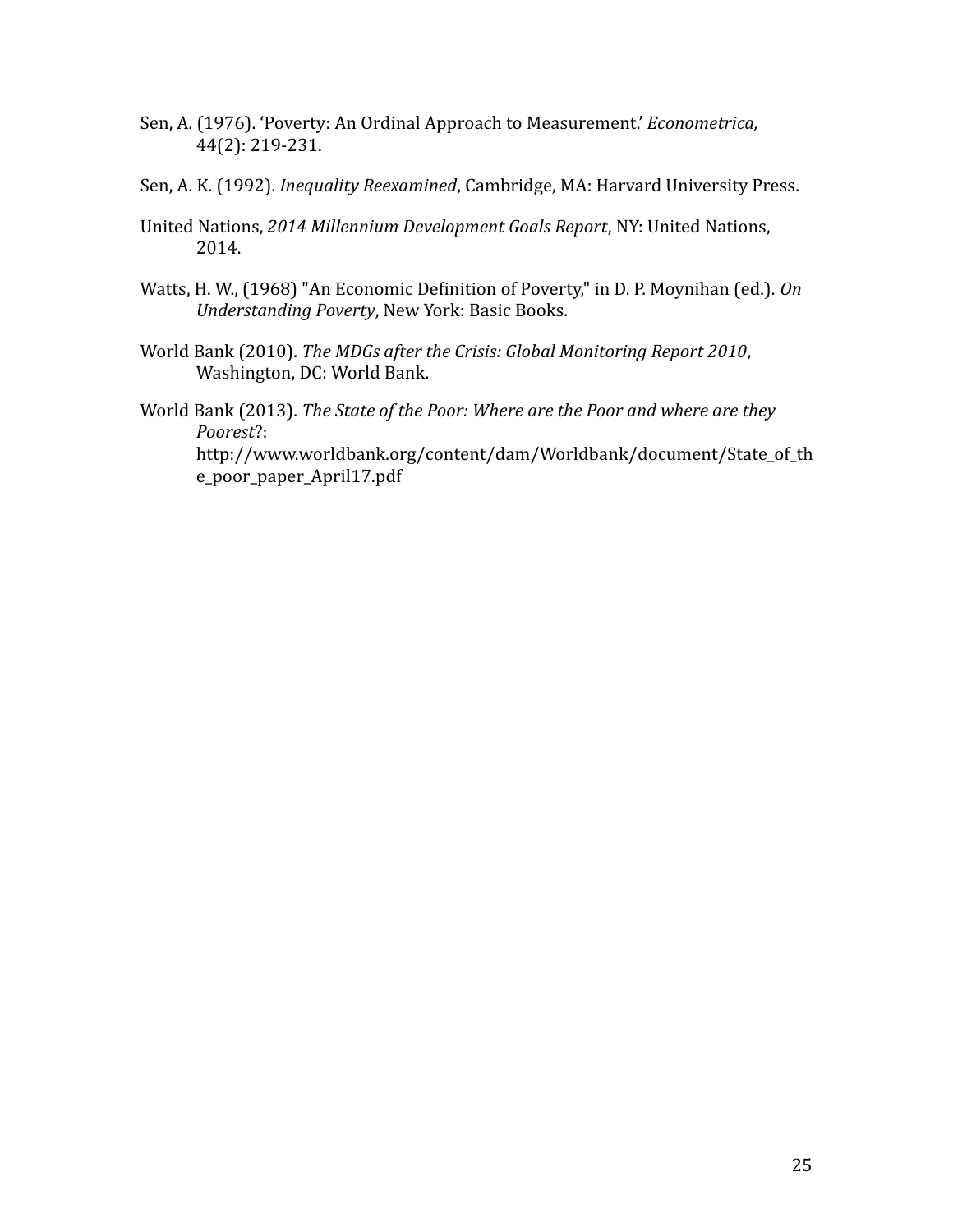# Appendix: Countries and Years

| Cambodia       | 1994 | 2009 |
|----------------|------|------|
| China          | 1996 | 2010 |
| Indonesia      | 1996 | 2010 |
| Lao PDR        | 1997 | 2007 |
| Philippines    | 1994 | 2009 |
| Thailand       | 1994 | 2010 |
| Vietnam        | 1992 | 2008 |
| Albania        | 1996 | 2008 |
| Armenia        | 1998 | 2010 |
| Azerbaijan     | 1995 | 2008 |
| <b>Belarus</b> | 2000 | 2010 |
| Croatia        | 1998 | 2008 |
| Georgia        | 1996 | 2010 |
| Hungary        | 1998 | 2007 |
| Kazakhstan     | 1996 | 2010 |
| Kyrgyz Rep.    | 1993 | 2010 |
| Latvia         | 1996 | 2009 |
| Lithuania      | 1998 | 2008 |
| Macedonia      | 2000 | 2008 |
| Moldova Rep    | 1997 | 2010 |
| Poland         | 1996 | 2010 |
| Romania        | 1998 | 2010 |
| Russian Fed    | 1996 | 2006 |
| Tajikistan     | 1999 | 2009 |
| Turkey         | 1994 | 2010 |
| Ukraine        | 1995 | 2010 |
| Argentina*     | 1995 | 2010 |
| <b>Bolivia</b> | 1993 | 2008 |
| <b>Brazil</b>  | 1995 | 2009 |
| Chile          | 1994 | 2009 |
| Colombia       | 1996 | 2010 |
| Costa Rica     | 1995 | 2009 |
| Dominican R    | 1996 | 2010 |
| Ecuador        | 1999 | 2010 |
| El Salvador    | 1995 | 2009 |
| Guatemala      | 1998 | 2006 |
| Honduras       | 1996 | 2008 |
| Mexico         | 1994 | 2010 |
| Nicaragua      | 1993 | 2005 |
| Panama         | 1995 | 2010 |

| Paraguay             | 1995 | 2010 |
|----------------------|------|------|
| Peru                 | 1997 | 2010 |
| Uruguay*             | 1995 | 2005 |
| Venezuela            | 1995 | 2006 |
| Egypt Arab R         | 1995 | 2008 |
| Iran Islamic R1994   |      | 2005 |
| Jordan               | 1997 | 2010 |
| Morocco              | 1998 | 2007 |
| Tunisia              | 1995 | 2010 |
| Yemen Rep            | 1998 | 2005 |
| Bangladesh           | 1995 | 2010 |
| India                | 1993 | 2009 |
| Nepal                | 1995 | 2010 |
| Pakistan             | 1996 | 2007 |
| Sri Lanka            | 1995 | 2009 |
|                      |      |      |
| Burkina Faso         | 1994 | 2009 |
| Burundi              | 1992 | 2006 |
| Cameroon             | 1996 | 2007 |
| <b>Central Afr R</b> | 1992 | 2008 |
| Côte d'Ivoire        | 1995 | 2008 |
| Ethiopia             | 1995 | 2010 |
| Ghana                | 1998 | 2005 |
| Guinea               | 1994 | 2007 |
| Kenya                | 1994 | 2005 |
| Madagascar           | 1993 | 2010 |
| Malawi               | 1997 | 2010 |
| Mali                 | 1994 | 2010 |
| Mauritania           | 1995 | 2008 |
| Mozambique           | 1996 | 2007 |
| Niger                | 1994 | 2007 |
| Nigeria              | 1996 | 2009 |
| Rwanda               | 2000 | 2010 |
| Senegal              | 1994 | 2005 |
| South Africa         | 1995 | 2008 |
| Swaziland            | 1994 | 2009 |
| Tanzania             | 1991 | 2007 |
| Uganda               | 1996 | 2009 |
| Zambia               | 1996 | 2010 |

\*Argentina and Uruguay data are urban only.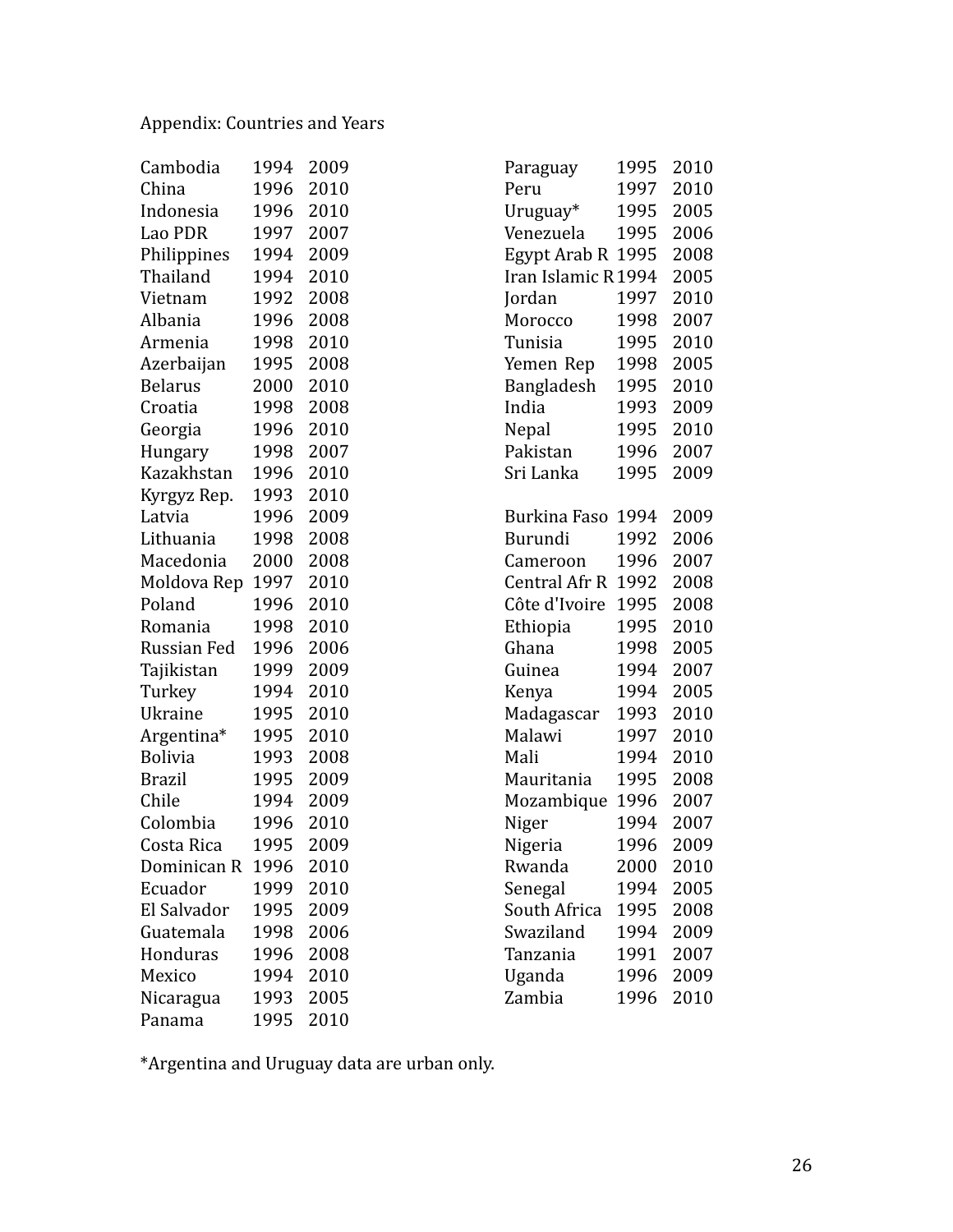|  | Table 1: Person Equivalent Headcount Measures: Full Sample (1990s Global Benchmark) |
|--|-------------------------------------------------------------------------------------|
|  |                                                                                     |

|             | Range of     | <b>Population</b> | Headcount    | Headcount | Person-equivalent       | Person-equivalent     | $%$ change | % change | Depth             |
|-------------|--------------|-------------------|--------------|-----------|-------------------------|-----------------------|------------|----------|-------------------|
|             | <b>Years</b> | n (millions)      | q (millions) | ratio H   | headcount $q_e$ (mill.) | headcount ratio $H_e$ | in H       | in $H_e$ | <b>Elasticity</b> |
| World $(78$ | 1992-2000    | 4,316             | ,547         | .36       | ,547                    | .30                   | $-44.3%$   | $-50.4%$ |                   |
| countries)  | 2005-2010    | 5,189             | ,035         | .20       | 922                     | .18                   |            |          |                   |

*Benchmark is global average income shortfall in 1992-2000 period:* 39.5¢ per day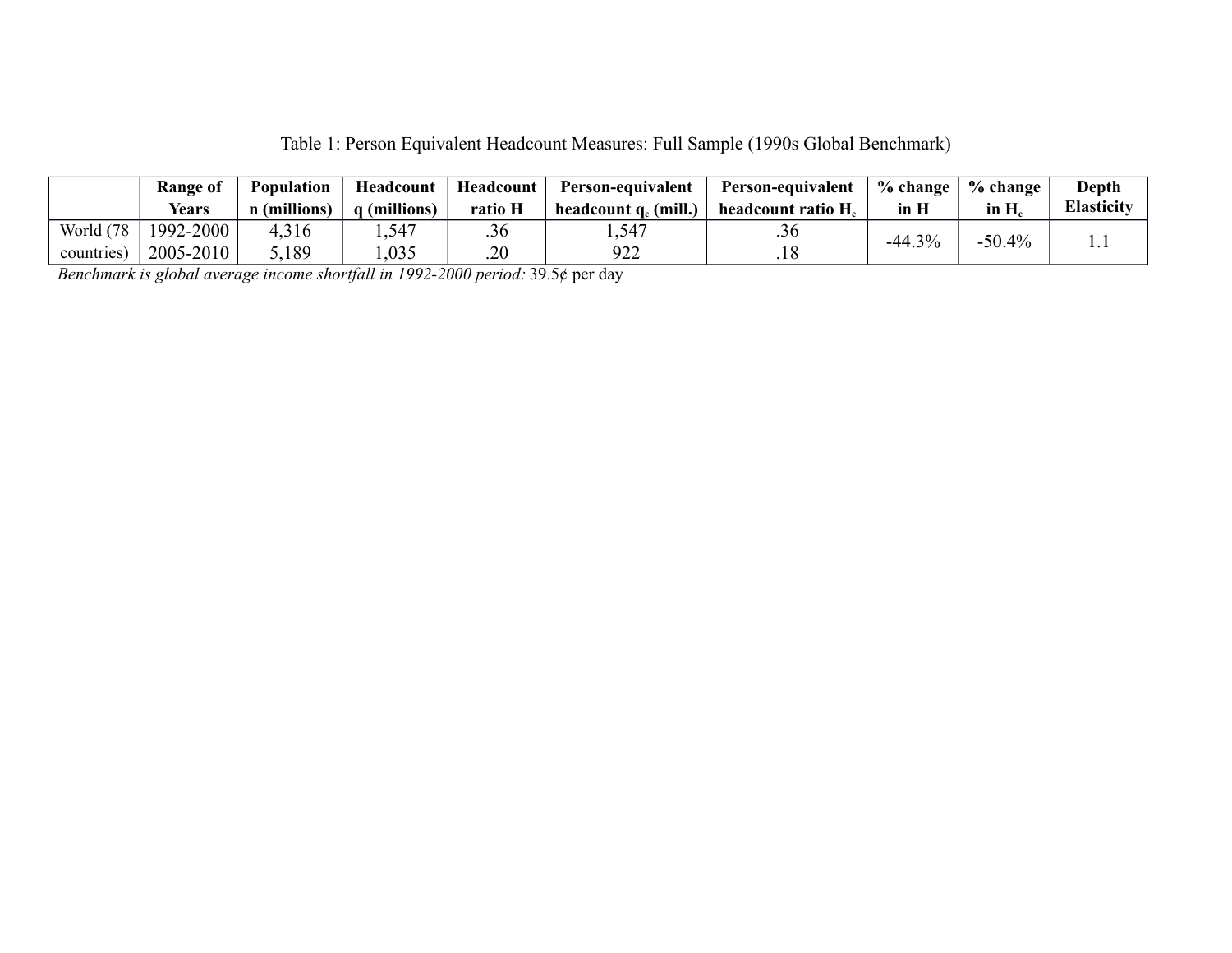| <b>Region</b> | Range of     | Population   | Headcount    | Headcount | Person-equivalent       | Person-equivalent              | % change | $%$ change | Depth             |
|---------------|--------------|--------------|--------------|-----------|-------------------------|--------------------------------|----------|------------|-------------------|
|               | <b>Years</b> | n (millions) | q (millions) | ratio H   | headcount $q_e$ (mill.) | headcount ratio H <sub>e</sub> | in H     | in $H_e$   | <b>Elasticity</b> |
| East Asia &   | 1992-97      | 1,635        | 615          | .38       | 575                     | .35                            | $-71%$   | $-79%$     | 1.1               |
| Pacific       | 2007-10      | 1,842        | 201          | .11       | 134                     | .07                            |          |            |                   |
| Europe $\&$   | 1993-2000    | 399          | 15           | .04       | 12                      | .03                            | $-74%$   | $-83%$     | 1.1               |
| Central Asia  | 2007-10      | 402          | 4            | .01       | ↑                       | .01                            |          |            |                   |
| Latin America | 1993-99      | 457          | 43           | .09       | 60                      | .13                            | $-49%$   | $-48%$     | 0.97              |
| & Caribbean   | 2005-10      | 535          | 26           | .05       | 38                      | .07                            |          |            |                   |
| Middle East & | 1994-98      | 179          | $\mathbf{z}$ | .04       | 4                       | .02                            | $-35%$   | $-25%$     | 0.73              |
| North Africa  | 2005-10      | 213          |              | .02       | 3                       | .02                            |          |            |                   |
| South Asia    | 1993-96      | 1,210        | 608          | .50       | 537                     | .44                            | $-37%$   | $-49%$     | 1.3               |
|               | 2007-10      | 1,553        | 489          | .32       | 354                     | .23                            |          |            |                   |
| Sub-Saharan   | 1992-2000    | 441          | 260          | .59       | 359                     | .81                            | $-16%$   | $-23%$     |                   |
| Africa        | 2005-10      | 625          | 308          | .49       | 390                     | .62                            |          |            | 1.4               |

Table 2: Person Equivalent Headcount Measures by Region (1990s Global Benchmark)

*Benchmark is global average income shortfall in 1992-2000 period:* 39.5¢ per day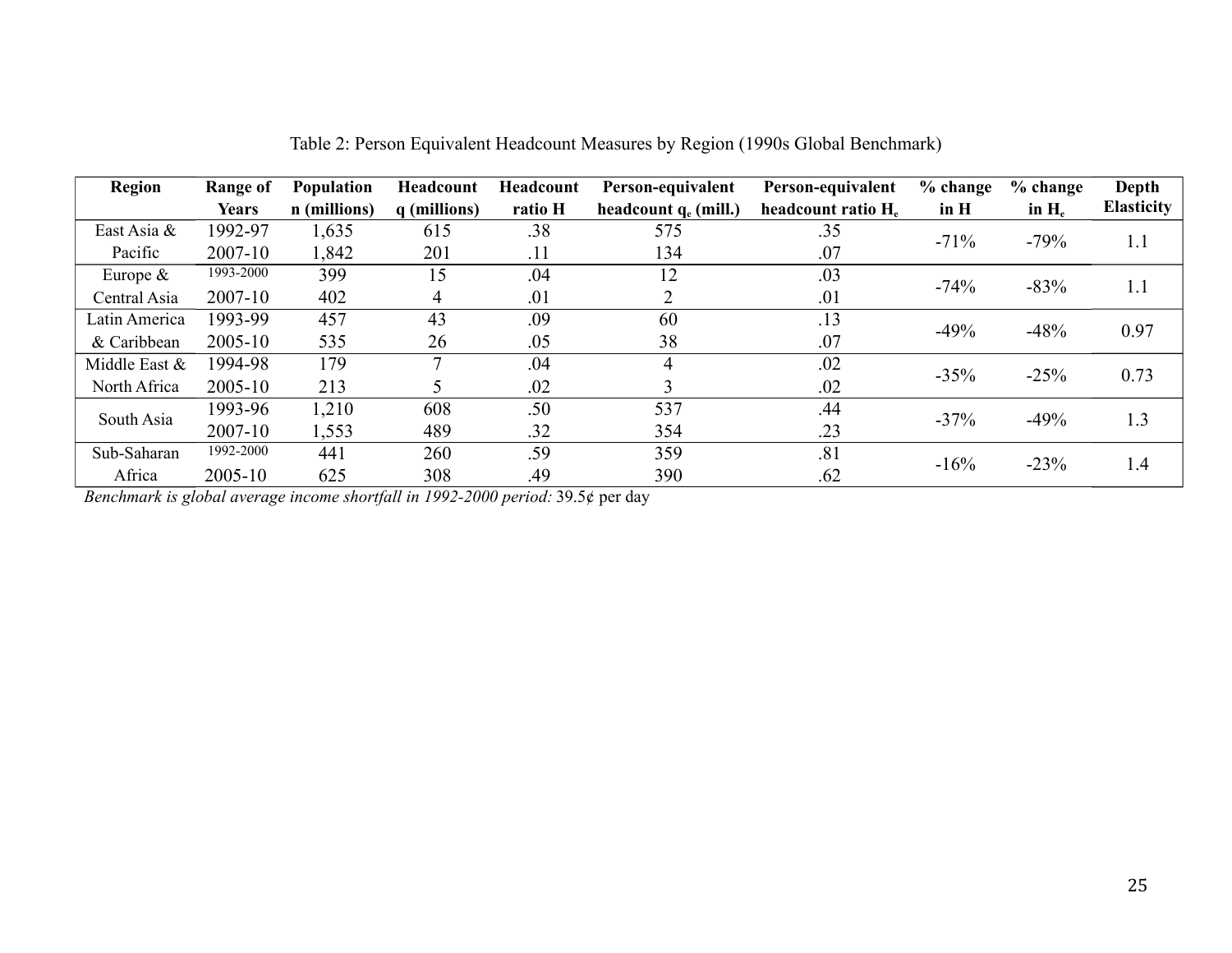| Country       | Year | Population   | Headcount      | Headcount | Person-equivalent       | Person-equivalent              | Annual %    | Annual %        | Depth             |
|---------------|------|--------------|----------------|-----------|-------------------------|--------------------------------|-------------|-----------------|-------------------|
|               |      | n (millions) | q (millions)   | ratio H   | headcount $q_e$ (mill.) | headcount ratio H <sub>e</sub> | change in H | change in $H_e$ | <b>Elasticity</b> |
| Bolivia       | 1993 |              | 0.6            | .09       | 0.8                     | .11                            | 1.5%        | 3.5%            | 2.3               |
|               | 2008 | 10           | 1.0            | .16       | 1.6                     | .17                            |             |                 |                   |
| <b>Brazil</b> | 1995 | 162          | 16             | .110      | 21                      | .13                            | $-3.7%$     | $-3.0\%$        | 0.8               |
|               | 2009 | 193          | 9              | .05       | 15                      | .08                            |             |                 |                   |
| China         | 1996 | 1,218        | 455            | .37       | 427                     | .35                            | $-5.4\%$    | $-5.8\%$        | 1.1               |
|               | 2010 | 1,338        | 123            | .09       | 86                      | .06                            |             |                 |                   |
| Vietnam       | 1993 | 68           | 44             | .64       | 51                      | .74                            | $-4.8%$     | $-5.5%$         | 1.1               |
|               | 2008 | 85           | 14             | .17       | 10                      | .12                            |             |                 |                   |
| India         | 1993 | 921          | 455            | .49       | 395                     | .43                            | $-2.1%$     | $-2.8%$         | 1.3               |
|               | 2009 | 1,190        | 388            | .33       | 282                     | .24                            |             |                 |                   |
| Nepal         | 1995 | 21           | 14             | .68       | 17                      | .81                            | $-4.4%$     | $-5.4\%$        | 1.2               |
|               | 2010 | 27           | 6              | .24       | 4                       | .16                            |             |                 |                   |
|               | 1995 | 61           | 1.5            | .025      | .66                     | .011                           | $-2.5%$     | 0.7%            | $-0.3$            |
| Egypt         | 2008 | 76           | 1.3            | .017      | .88                     | .012                           |             |                 |                   |
| Kenya         | 1994 | 27           | 8              | .29       | 8                       | .30                            | 4.6%        | 7.1%            | 1.5               |
|               | 2005 | 36           | 16             | .43       | 19                      | .54                            |             |                 |                   |
| Mozambique    | 1996 | 16           | 13             | .81       | 21                      | 1.3                            | $-2.2%$     | $-3.3\%$        | 1.5               |
|               | 2007 | 23           | 14             | .61       | 19                      | .82                            |             |                 |                   |
| Niger         | 1994 | 9            | $\overline{7}$ | .78       | 11                      | 1.2                            | $-3.5\%$    | $-5.3\%$        | 1.5               |
|               | 2007 | 14           | 6              | .42       | 5                       | .37                            |             |                 |                   |
| South Africa  | 1995 | 39           | 8              | .21       | 6                       | .17                            | $-2.6%$     | $-4.1%$         | 1.6               |
|               | 2008 | 50           |                | .14       | 4                       | .07                            |             |                 |                   |

Table 3: Person Equivalent Headcount Measures for Selected Countries (1990s Global Benchmark)

*Benchmark is global average income shortfall in 1992-2000 period:* 39.5¢ per day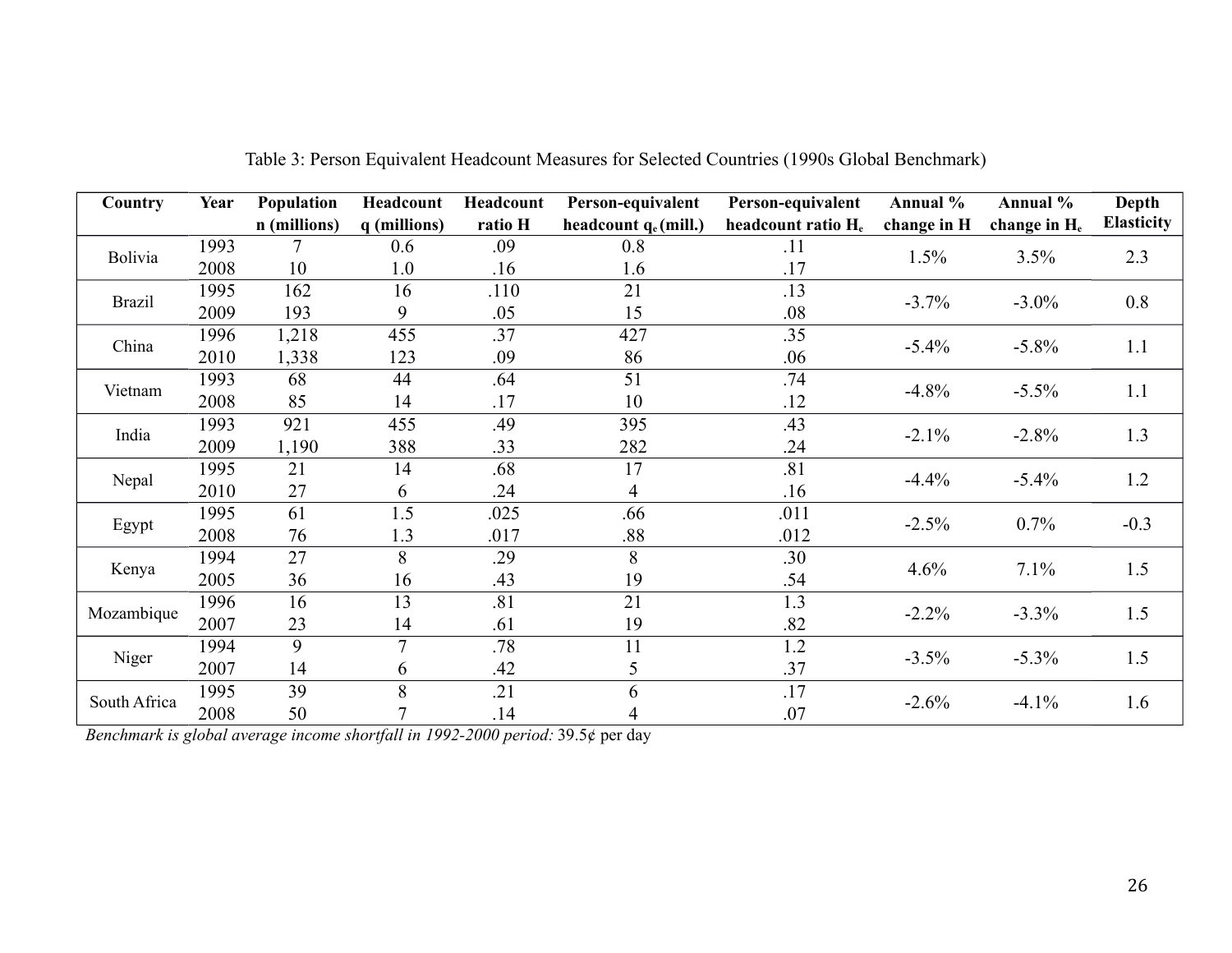| Country                  | Year | Population     | Headcount q | Headcount | Person-equivalent       | Person-equivalent  |
|--------------------------|------|----------------|-------------|-----------|-------------------------|--------------------|
|                          |      | n (millions)   | (millions)  | ratio H   | headcount $q_e$ (mill.) | headcount ratio He |
|                          |      |                |             |           |                         |                    |
| <b>Burkina</b>           | 2009 | 15             | 6.7         | .44       | 5.5                     | .37                |
| Burundi                  | 2006 | 8              | 6.5         | .81       | 7.3                     | .91                |
| Cameroon                 | 2007 | 19             | 5.2         | .28       | 3.5                     | .18                |
| Central African Republic | 2008 | $\overline{4}$ | 2.6         | .63       | 3.3                     | .78                |
| Cote d'Ivoire            | 2008 | 18             | 6.4         | .35       | 5.8                     | .32                |
| Ethiopia                 | 2010 | 87             | 34          | .39       | 23                      | .26                |
| Ghana                    | 2005 | 21             | 6.1         | .29       | 5.3                     | .25                |
| Guinea                   | 2007 | 10             | 4.0         | .39       | 3.3                     | .33                |
| Kenya                    | 2005 | 36             | 16          | .43       | 15                      | .42                |
| Madagascar               | 2010 | 21             | 18          | .88       | 26                      | 1.2                |
| Malawi                   | 2010 | 15             | 10.8        | .72       | 12.9                    | .86                |
| Mali                     | 2010 | 14             | 7.1         | .51       | 5.8                     | .41                |
| Mauritania               | 2008 | 3.4            | .80         | .23       | .58                     | .17                |
| Mozambique               | 2007 | 23             | 14          | .61       | 15                      | .65                |
| Niger                    | 2007 | 14             | 6.0         | .42       | 4.2                     | .29                |
| Nigeria                  | 2009 | 155            | 96          | .62       | 107                     | .67                |
| Rwanda                   | 2010 | 11             | 6.8         | .63       | 7.2                     | .66                |
| Senegal                  | 2005 | 11             | 3.8         | .34       | 3.0                     | .27                |
| South Africa             | 2008 | 50             | 6.8         | .14       | 2.8                     | .06                |
| Swaziland                | 2009 | 1.2            | .46         | .40       | .45                     | .38                |
| Tanzania                 | 2007 | 41             | 28          | .68       | 29                      | .70                |
| Uganda                   | 2009 | 33             | 12          | .38       | 10                      | .30                |
| Zambia                   | 2010 | 13             | 9.8         | .74       | 14                      | 1.0                |

Table 4: Countries in Sub-Saharan Africa (2000s Regional Benchmark)

*Benchmark is Sub-Saharan Africa region's average income shortfall in 2005-2010:* 50.0¢ per day

Table 5: Person Equivalent Headcount Measures in Niger (1994 Country Benchmark)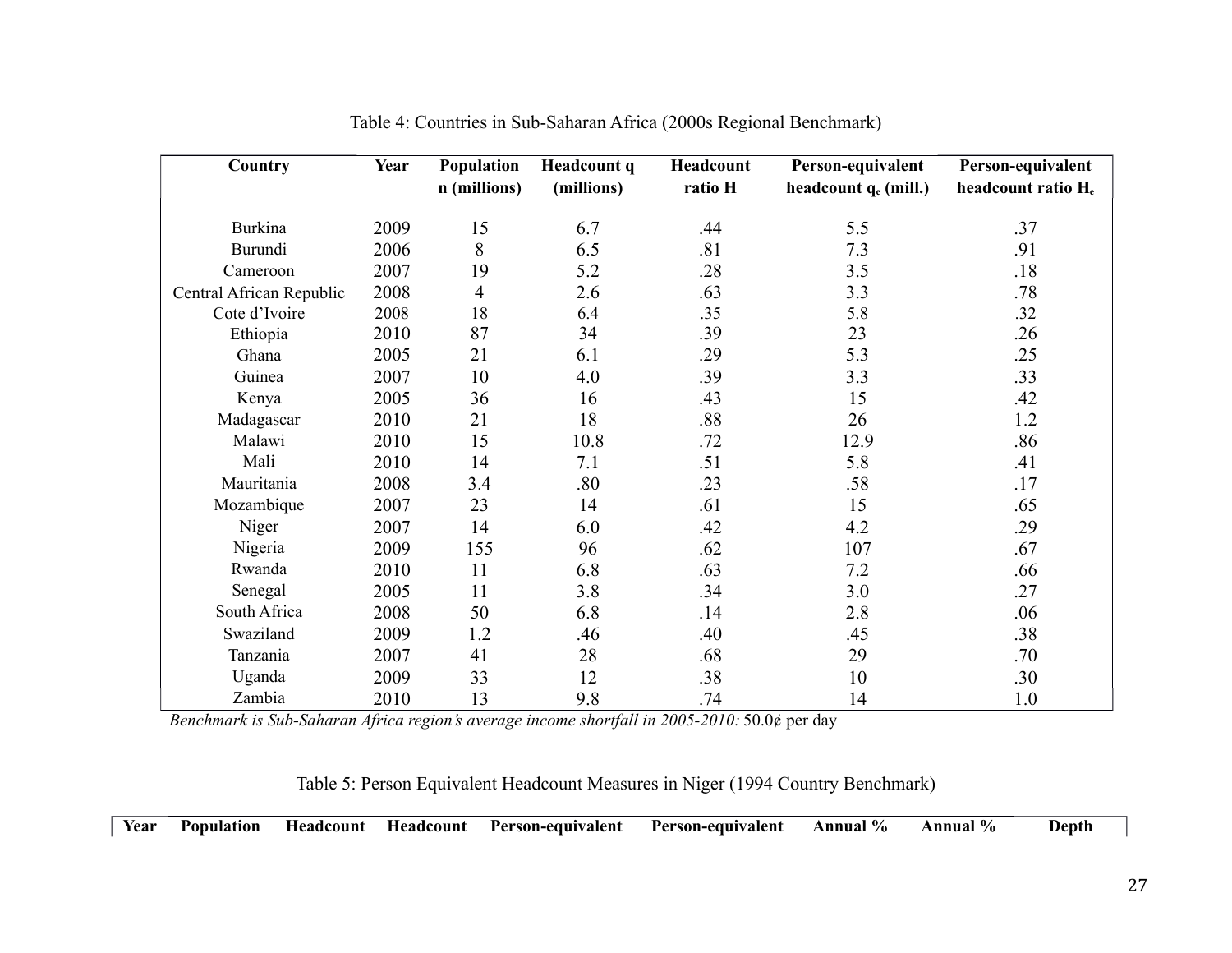|        |      | n (millions) q (millions) | ratio H | headcount $q_e$ (mill.) headcount ratio $H_e$ change in H change in $H_e$ Elasticity |          |          |  |
|--------|------|---------------------------|---------|--------------------------------------------------------------------------------------|----------|----------|--|
| 1994   | 8.9  |                           |         |                                                                                      | $-3.5\%$ |          |  |
| $2007$ | 14.2 |                           |         |                                                                                      |          | $-5.3\%$ |  |

*Benchmark is Niger's average income shortfall in 1994:* 61.7¢ per day

### Table 6: Global Person-Equivalent Poverty including Squared Gaps (1990s Global Benchmark)

|                         | Years                  | (mill.)      | $q$ (mill.)         |            | $q_e$ (mill.) | $H_e$             | (mill.)<br>$q_{e2}$ | $H_{e2}$           | $%$ $\Delta$ H | % $\Delta$ H <sub>e</sub> | % $\Delta$ H <sub>e2</sub> | Depth<br><b>Elasticity</b> | <b>Severity Elas</b> |
|-------------------------|------------------------|--------------|---------------------|------------|---------------|-------------------|---------------------|--------------------|----------------|---------------------------|----------------------------|----------------------------|----------------------|
| World (78<br>countries) | 1992-2000<br>2005-2010 | 321<br>5,189 | 547<br>ا ب<br>1,035 | .36<br>.20 | .,547<br>922  | .36<br>1 O<br>.10 | .547<br>897         | .36<br>$\sim$<br>. | $-44.3%$       | $-50.4\%$                 | $1.8\%$                    | .                          |                      |

*Benchmark for qe and He is global average income shortfall in 1992-2000 period:* 39.5¢ per day.

*Benchmark for*  $q_{e2}$  *and H<sub>e2</sub> is global average squared income shortfall in 1992-2000:*  $22¢^2$  per day, equivalent to a gap of 47¢ per day.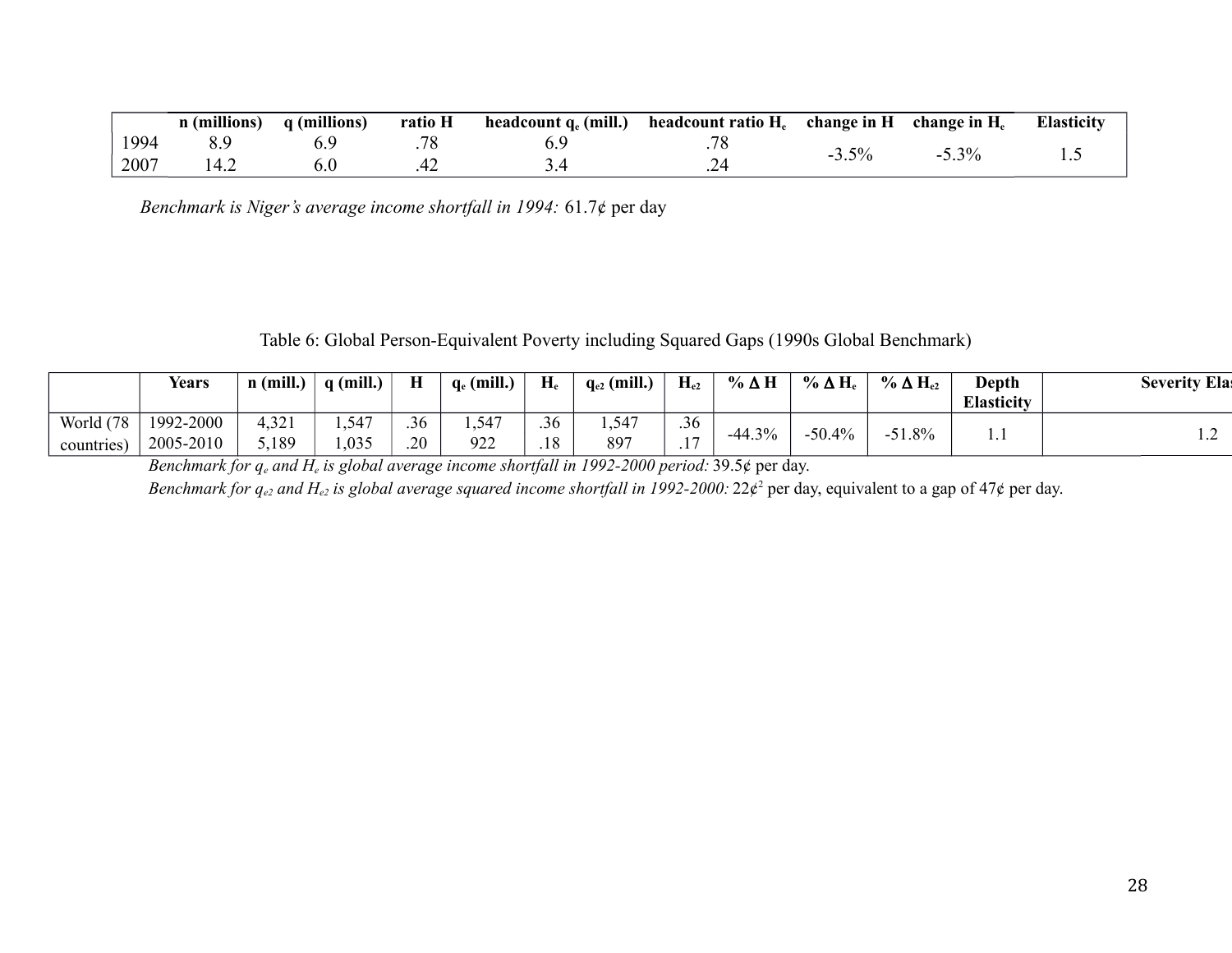| <b>Region</b> | <b>Years</b> | $n$ (mill.) | $q$ (mill.) | H   | $q_e$ (mill.)  | $H_e$ | $q_{e2}$<br>(mill.) | $H_{e2}$ | $%$ $\Delta$ H | % $\Delta$ H <sub>e</sub> | % $\Delta H_{e2}$ | Depth<br><b>Elasticity</b> | <b>Severity Ela</b> |     |     |
|---------------|--------------|-------------|-------------|-----|----------------|-------|---------------------|----------|----------------|---------------------------|-------------------|----------------------------|---------------------|-----|-----|
|               |              |             |             |     |                |       |                     |          |                |                           |                   |                            |                     |     |     |
| East Asia &   | 1992-97      | 1,635       | 615         | .38 | 575            | .35   | 524                 | .32      | $-71%$         | $-79%$                    |                   |                            | $-84%$              | 1.1 | 1.2 |
| Pacific       | 2007-10      | 1,842       | 201         | .11 | 134            | .07   | 94.4                | .05      |                |                           |                   |                            |                     |     |     |
| Europe $\&$   | 1993-2000    | 399         | 15          | .04 | 12             | .03   | 11                  | .03      |                |                           |                   |                            |                     |     |     |
| Central Asia  | 2007-10      | 402         | 4           | .01 | $\overline{2}$ | .01   | 2.3                 | .01      | $-74%$         | $-83%$                    | $-80%$            | 1.1                        | 1.1                 |     |     |
| Latin America | 1993-99      | 457         | 43          | .09 | 60             | .13   | 90                  | .20      |                |                           |                   |                            |                     |     |     |
| & Caribbean   | 2005-10      | 535         | 26          | .05 | 38             | .07   | 59                  | .11      | $-49%$         | $-48%$                    | $-46%$            | 0.97                       | 0.93                |     |     |
|               | 1994-98      | 179         |             | .04 | 4              |       | 2.8                 | .016     |                |                           |                   |                            |                     |     |     |
| Middle East & |              |             |             |     |                | 022   |                     |          |                |                           |                   |                            |                     |     |     |
| North Africa  | 2005-10      | 213         | 5           | .02 | 3              |       | 3.2                 | .015     | $-35%$         | $-0.25\%$                 | $-5\%$            | 0.73                       | .14                 |     |     |
|               |              |             |             |     |                | 016   |                     |          |                |                           |                   |                            |                     |     |     |
|               | 1993-96      | 1,210       | 608         | .50 | 537            | .44   | 464                 | .38      |                |                           |                   |                            |                     |     |     |
| South Asia    | 2007-10      | 1,553       | 489         | .32 | 354            | .23   | 268                 | .17      | $-37%$         | $-49%$                    | $-55%$            | 1.3                        | 1.5                 |     |     |
| Sub-Saharan   | 1992-2000    | 441         | 260         | .59 | 359            | .81   | 456                 | 1.0      |                |                           |                   |                            |                     |     |     |
| Africa        | 2005-10      | 625         | 308         | .49 | 390            | .62   | 471                 | .75      | $-16%$         | $-23%$                    | $-27%$            | 1.4                        | 1.7                 |     |     |

Table 7: Person Equivalent Poverty among Regions including Squared Gaps (1990s Global Benchmark)

*Benchmark for qe and He is global average income shortfall in 1992-2000 period:* 39.5¢ per day.

Benchmark for  $q_{e2}$  and  $H_{e2}$  is global average squared income shortfall in 1992-2000:  $22¢^2$  per day, equivalent to a gap of 47¢ per day.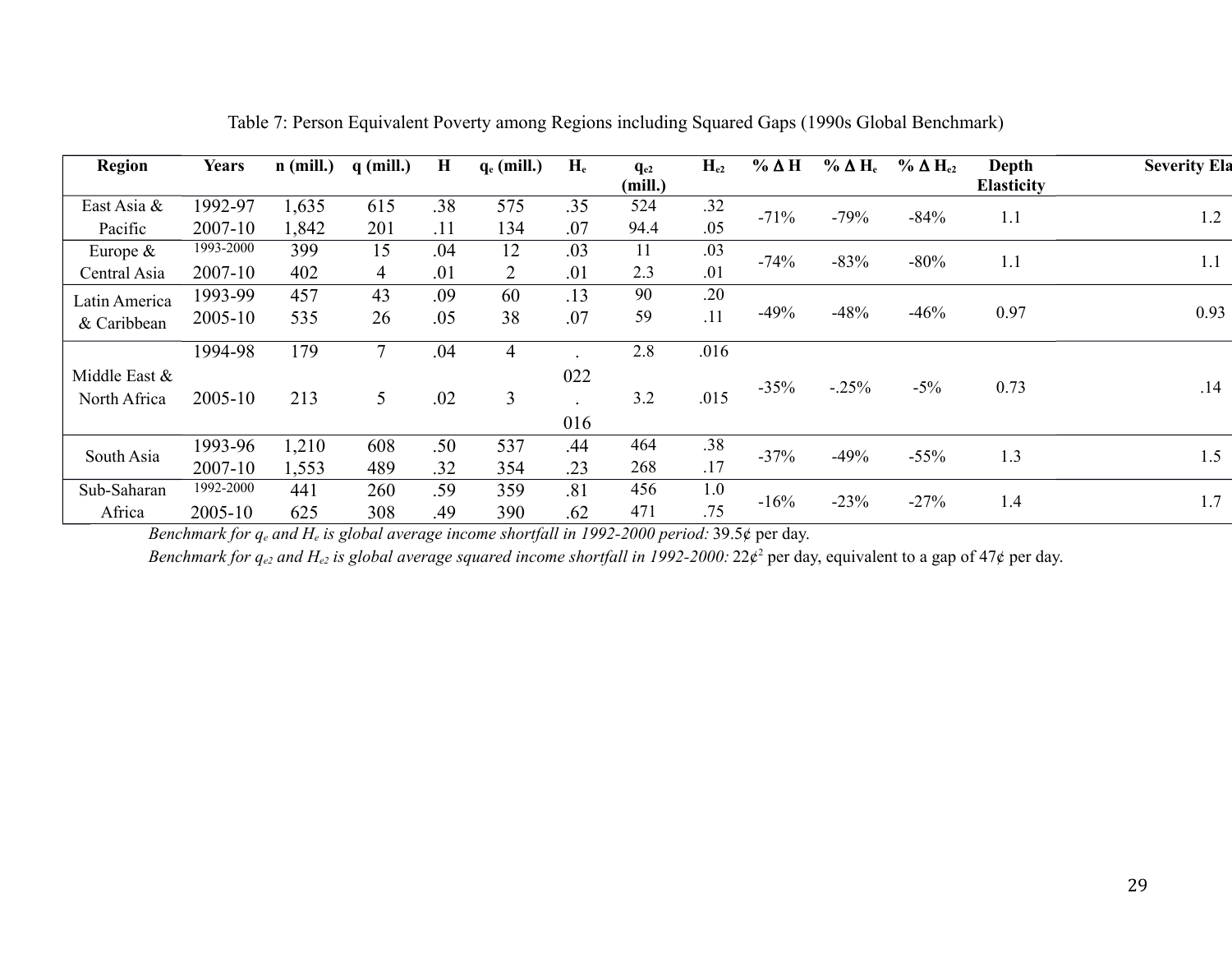**Figure 1: Regional Headcounts 1992-2000**

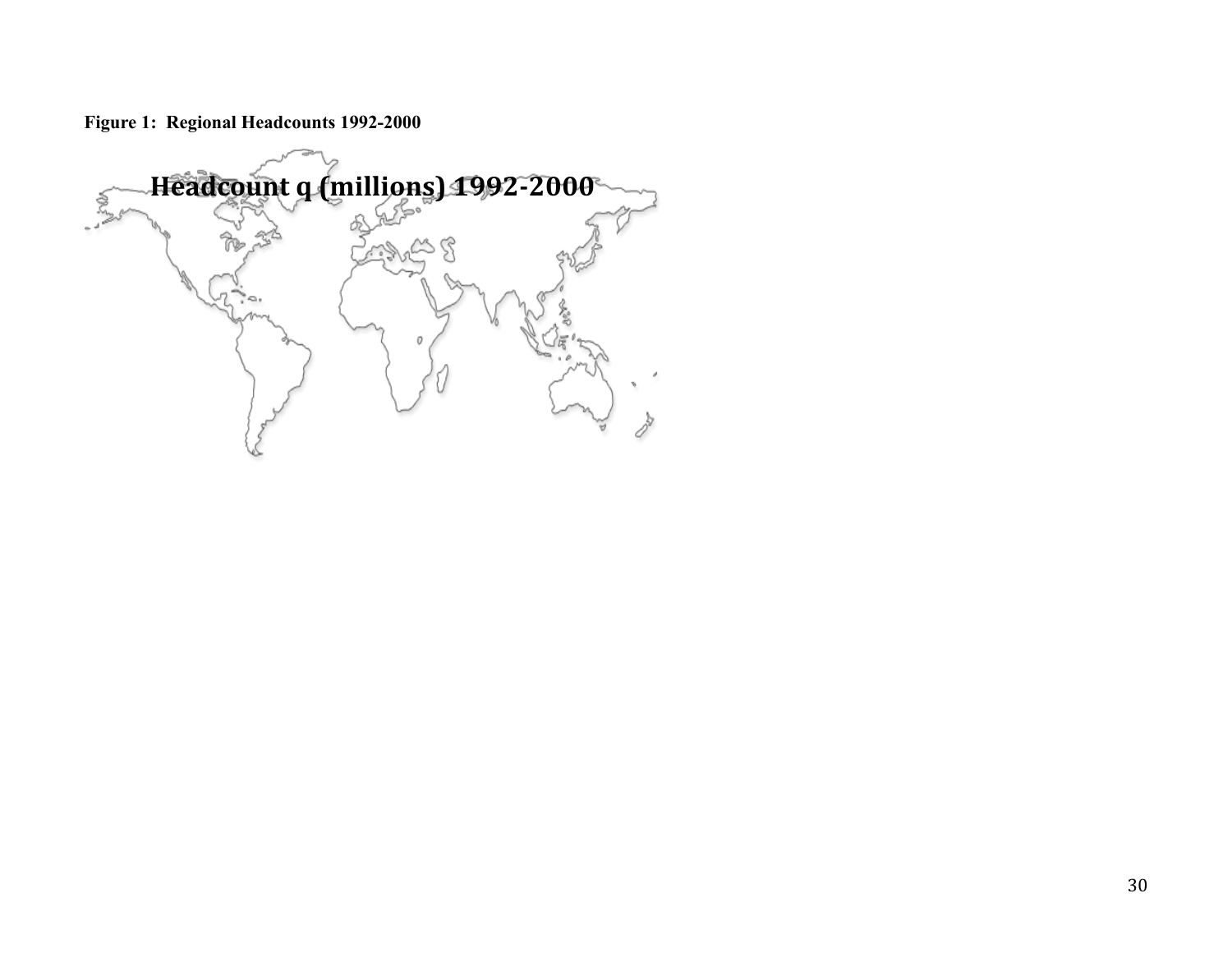

**Figure 2: Regional Headcounts 2005-2010**

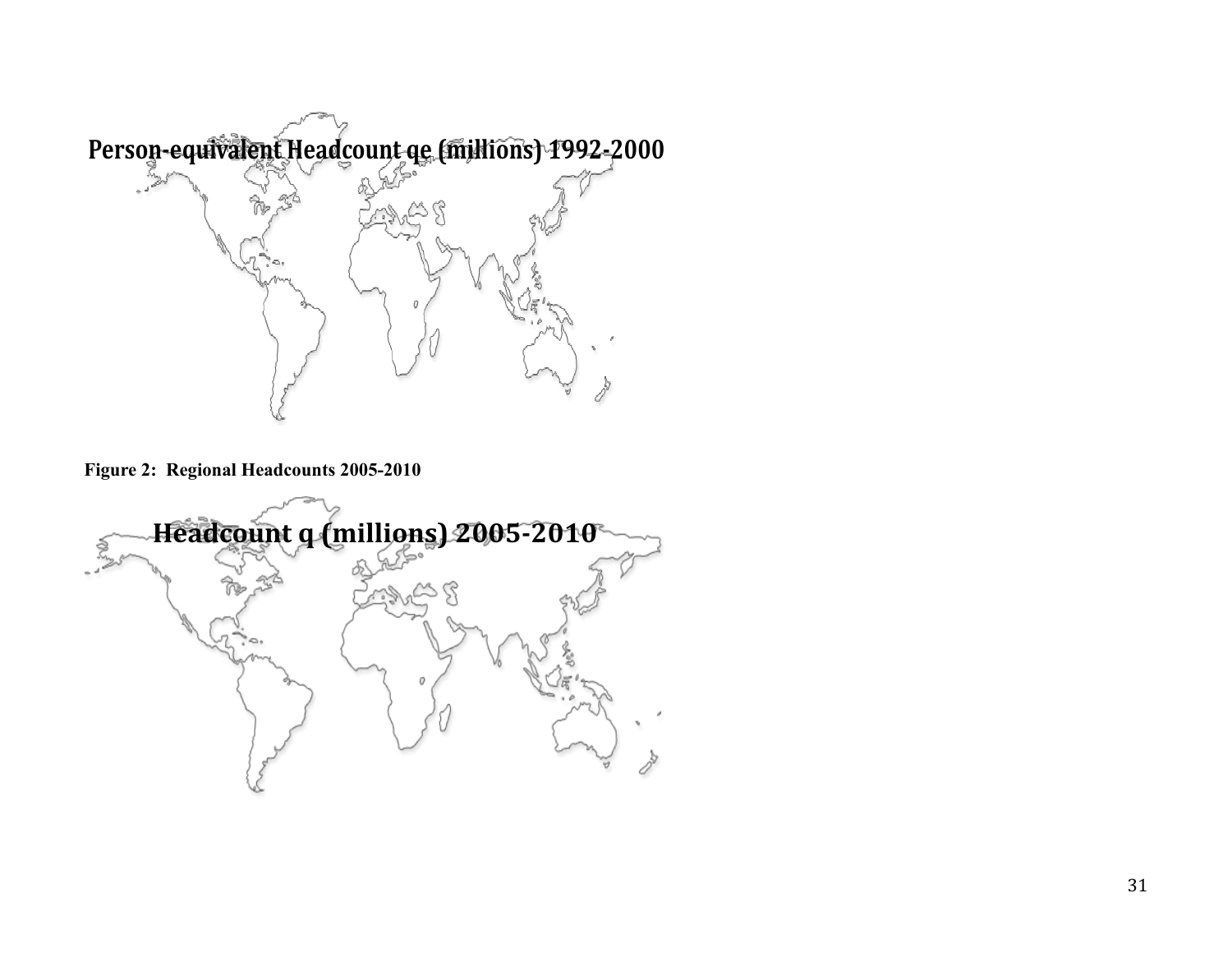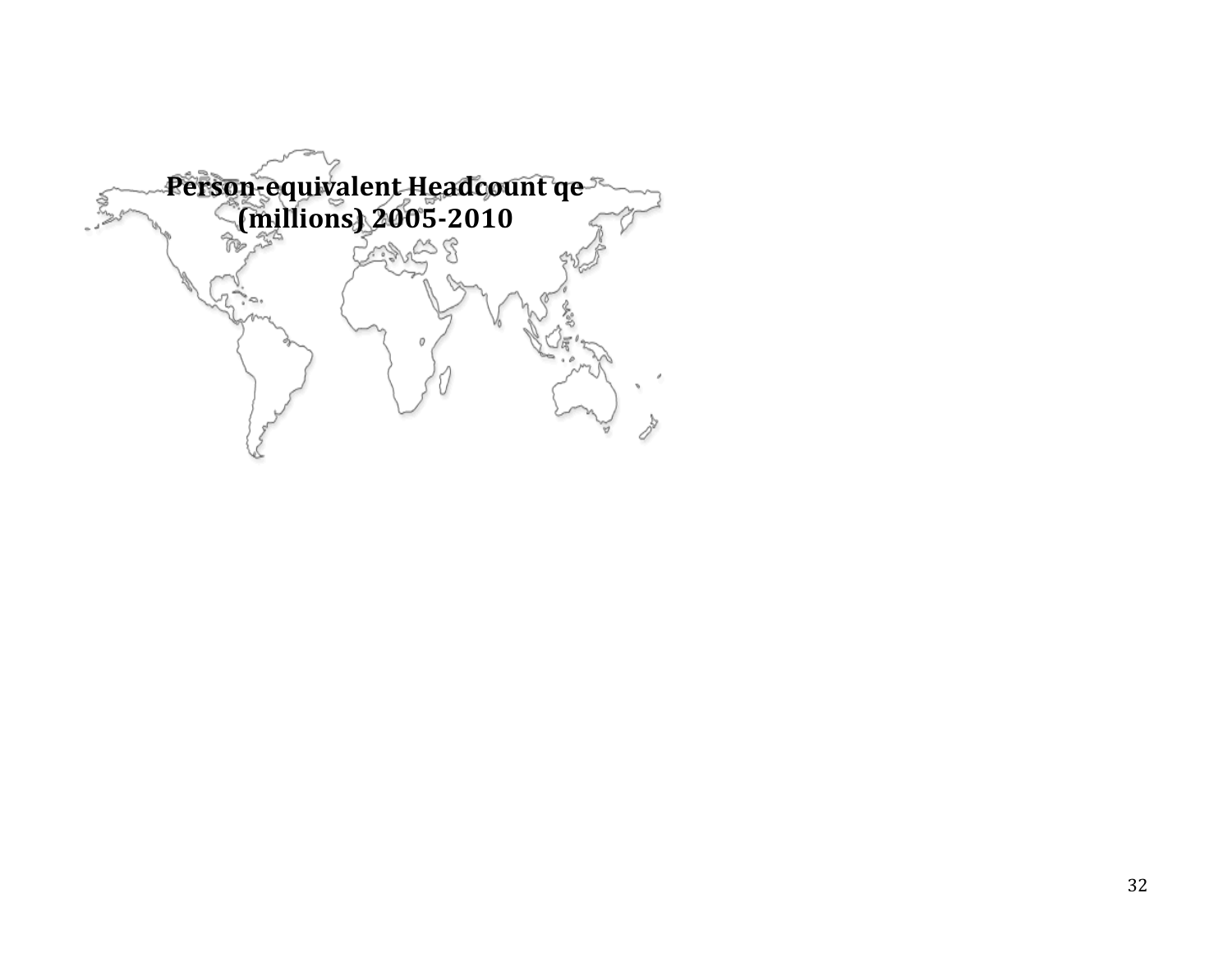

**Figure 3: Comparison of Headcount Ratio and Person-Equivalent Head Count Ratio for Selected Countries**

**Country and Date**